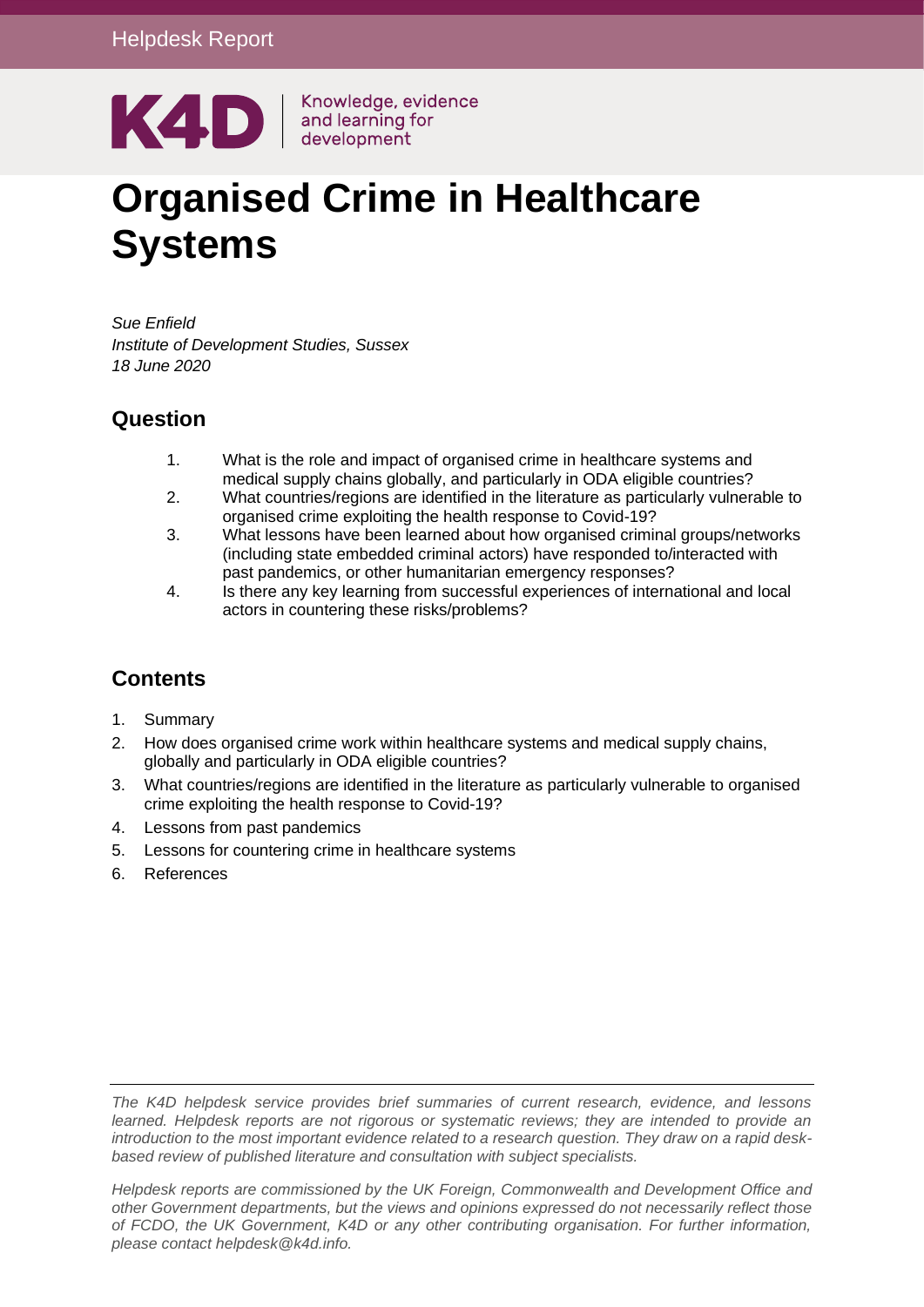# <span id="page-1-0"></span>**1. Summary**

''HMG define serious and organised crime as **individuals planning,** co-ordinating and committing **serious offences**, whether individually, in groups and/or **as part of transnational networks**. The main categories of serious offences covered by the term are: child sexual exploitation and abuse; illegal drugs; illegal firearms; fraud; money laundering and other economic crime; bribery and corruption; organised immigration crime; modern slavery and human trafficking; and cybercrime.'' Definition from (HMG, 2018).

Crime and malpractice within healthcare systems takes many forms, from front line corruption such as demanding cash payment for appointments or consultations, through to large scale misuse or misappropriation of funds in global health initiatives. Organised crime may seek to engage in healthcare systems in a number of ways and there is a fine line between maladministration and criminal activity – either of which has a negative health impact. For example, supply of overpriced or poor-quality counterfeit medicines endangers health; slow delivery of equipment delays treatments and interventions (such as testing) and thus also endangers public health. During outbreaks of disease the **pressures from peaks in demand highlight weak points within a health system and these are vulnerable to exploitation by organised crime.**

Organised crime engages in activities that are directly and specifically detrimental to public health. Typically, this involves the production and sale of substandard fake legal goods and illegal drugs. The market for these products has grown and diversified with the effects of globalisation; and now covers essential medical pharmaceuticals, lifestyle drugs and medical equipment supplies. (Reynolds & McKee, 2010). Cartwright and Baric, (2018) highlight the need to address the growing phenomenon of **counterfeit medicines, which disproportionately affects developing countries because of poor systems for registration and procurement.**  When there are peaks of supply and demand such as during epidemics these present opportunities for already corrupt actors in healthcare systems to exploit further opportunities. (Rhodes, 2020)

Corruption is a serious threat to global health outcomes, leading to financial waste and adverse health consequences. Yet, forms of corruption impacting global health are endemic worldwide in public and private sectors, and in developed and resource-poor settings alike. Allegations of misuse of funds and fraud in global health initiatives also threaten future investment. (Mackey & Liang, 2012) To frame this more positively, if responses to epidemics and healthcare emergencies are efficiently managed in a transparent manner, public confidence builds into adaptive behaviours and help to stabilise the crisis. Current domestic and sectorial-level responses are often fragmented and have been criticized as ineffective (Mackey & Liang, 2012).

**Corruption and criminal exploitation are global public-health challenges**. Although they pose particular challenges for low-middle-income countries with weaker institutions and lower resources, **they manifest in every context** (Rhodes, ,2020).

Overall, the literature emphasised corruption and malpractice in healthcare systems and did not always make clear whether criminal activity is strictly organised by groups or by individuals seizing opportunities as these present. Given the nature of illicit activities, data on scale and value is limited. Much of the evidence available is often anecdotal, based on case studies where perpetrators have been caught and or prosecuted and may underestimate the scale of the challenges.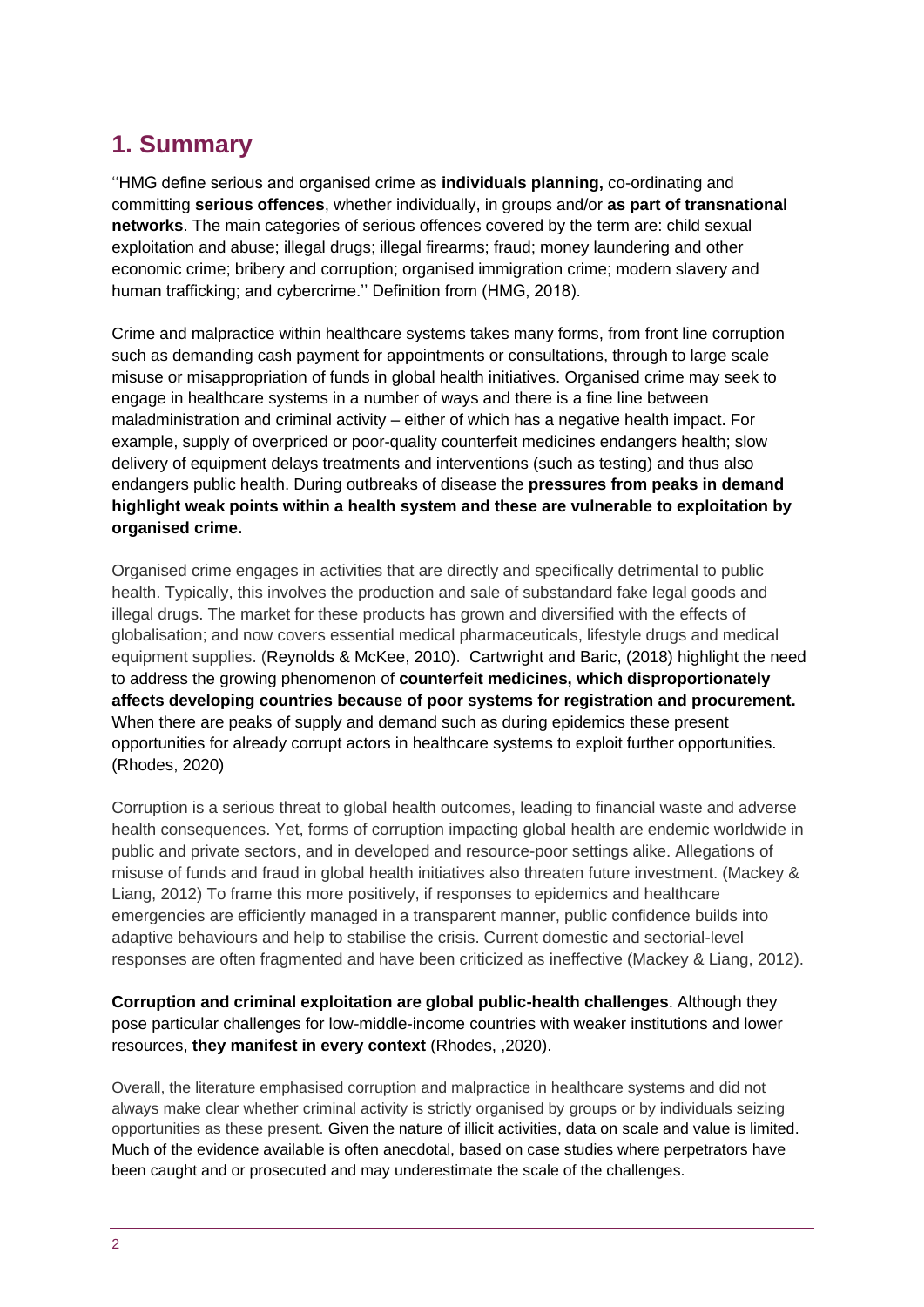The line between omnipresent corruption and possibly more damaging organised crime seems indistinct. Rather few studies were identified that report on the impact from organised crime groups in past pandemics, or other humanitarian emergency responses. Some of the general principles and risks are found illustrated by case study examples in the writing about the current COVID-19 pandemic. Staff in the frontline remain at high risk and agencies or NGO employers have a duty of care to protect. Stakeholders need to be mindful of quality issues as high demand brings pressure for quantity of goods and services; and of those engaged in worker supply chains whose conditions may be illegal and uncertain. When criminal organisations or criminal practice is inserted or embedded within healthcare delivery systems, resources are diverted from providing healthcare; with the only possible outcome being that access to health services gets more costly, and problematic for families. This may be ongoing during routine life health events such as pregnancies, births, sickness, old age and health needs of persons with disabilities – but is especially challenging if already stretched health care systems are also responding to a medical emergency (such as a pandemic or other humanitarian urgency).

- **Organised-crime groups, especially where long embedded in the health sector, are quickly able to identify opportunities to exploit the sector**.
- **Cybercrime has emerged rapidly as a risk area**

Gøtzsche (2014) in particular shows that the official definition of organised crime closely matches big pharma. The activities of the largest drug companies have in their own way corrupted healthcare. New products may be rushed to market based only on small scale trials; there is a lack of transparency and manipulation of trial data; and promotion of drugs that are harmful to the population (pharmaceutical companies reassured the medical community that patients would not become addicted to prescription opioid pain relievers, subsequently this has caused a public health crisis in the US),

In the literature that was found the evidence rarely addressed gender issues specifically and was gender blind. There are some overarching statements about the impact of corruption and crime affecting disproportionately the poor (Kohler, 2011) which might therefore suggest that women are highly affected.

# <span id="page-2-0"></span>**2. How does organised crime work within healthcare systems and medical supply chains, globally and particularly in ODA eligible countries?**

During outbreaks of disease the **pressures from peaks in demand highlight weak points within a health system,** such as workforce shortages, poor access to medicines and corruption. Crime and malpractice within healthcare systems takes many forms, from front line corruption such as demanding cash payment for appointments or consultations, through to large scale misuse or misappropriation of funds in global health initiatives. Supply of overpriced or poorquality counterfeit medicines endangers public health, as does slow procurement and late delivery of equipment that delays treatment and interventions (such as testing). Organised crime in the form of gangs do not have to be implicitly inserted in a healthcare delivery system or supply chain for these to function inequitably and imperfectly since "forms of corruption impacting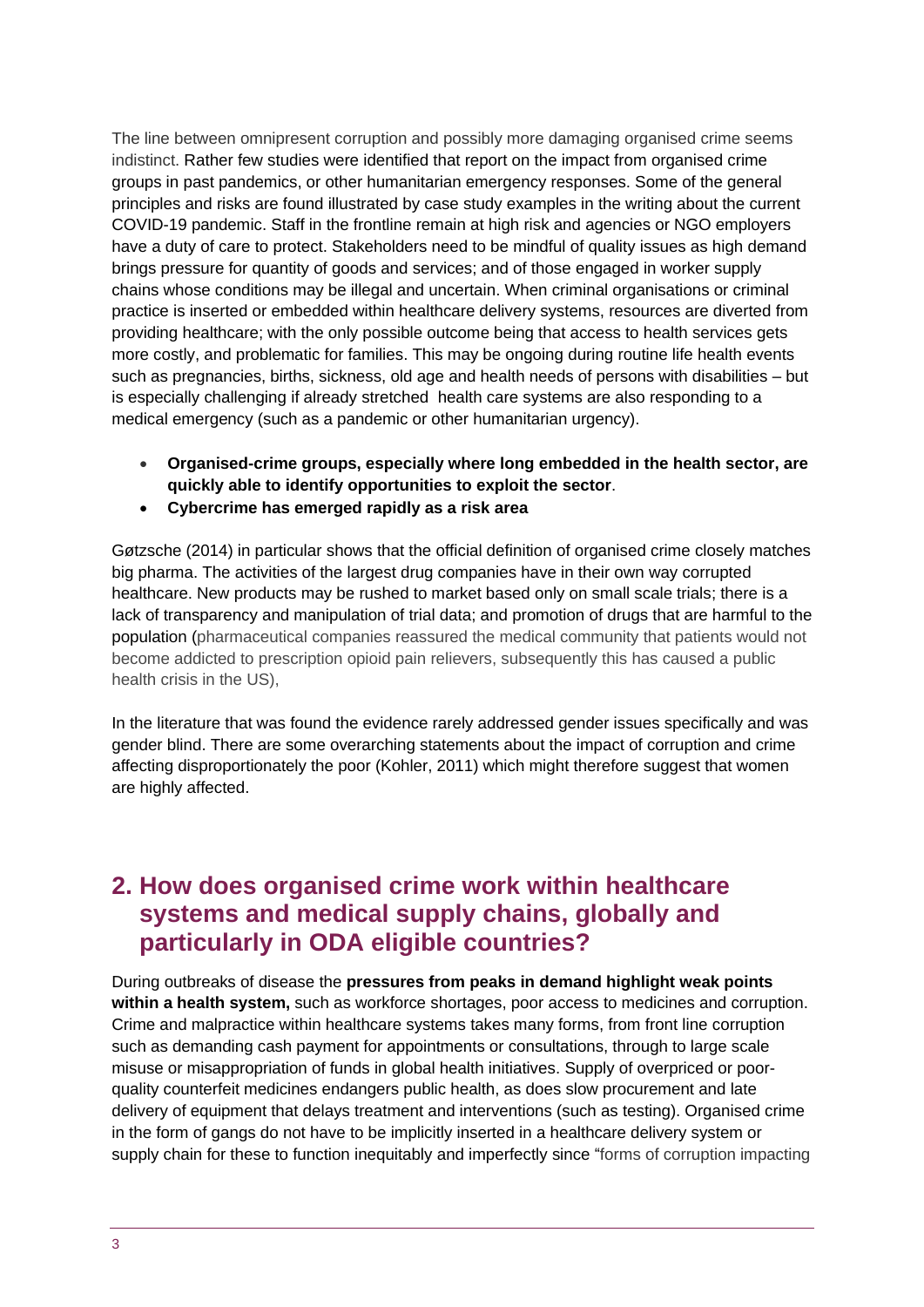global health are endemic worldwide, in public and private sectors, in developed and resourcepoor settings alike." (Mackey & Liang, 2012).

Public health is compromised by organised crime in many ways. Tax evasion enables money laundering and shrinks tax revenues, which are essential for Universal Health Care to work (Nishtar, 2018). Crime undermines the rule of law and since many public health measures depend, for their effectiveness, on the enforcement of laws, regulations and taxes all activity that undermines this foundation will have a negative impact on public health (Reynolds & McKee, 2010). In any context where criminal gangs encourage a climate in which officials expect to be bribed, this undermines enforcement of safety regulations as well as slowing economic growth and prosperity. In some countries recruits to the police force pay an unofficial fee to join which they will subsequently recoup from bribes. As a result, activities to enforce the law shift from promoting safety to revenue generation. For example, it may be cheaper for food outlets to bribe public health officials rather than keep premises hygienic (Reynolds & McKee, 2010).

More importantly organised crime engages in activities that are directly and specifically detrimental to public health. Typically, this involves the production and sale of substandard fake legal goods and illegal drugs. The market for these products has grown and diversified with the effects of globalisation; and now covers essential medical pharmaceuticals, lifestyle drugs and medical equipment supplies. Supply chains from poorly regulated and impoverished source regions become better integrated to their distant markets. Disparate groups of organised criminals are linked across their traditional territories for mutual benefit and enhanced profit; sophisticated linkages between production, distribution and retail functions of cooperating criminal networks from different cultures have exploited traditional relationships and forged new and far reaching ones (Reynolds & McKee, 2010).

Corruption and criminal exploitation are global public-health challenges. Although they pose particular challenges for low-middle-income countries with weaker institutions and lower resources, they manifest in every context (Rhodes, ,2020). A comprehensive study covering all EU-28 Member States, with specific attention focused on Greece, Croatia, Hungary, Lithuania, Poland, and Romania, investigated corruption in the health sector first in 2012 and again in 2017 (to assess whether initial recommendations made had produced the desired changes) (Slot et al, 2017). A key finding is that in general, perceived corruption in healthcare is correlated with general levels of perceived corruption (thus Greece, Lithuania, Romania, Slovakia, and Cyprus are among the countries with both the highest levels of perceived general corruption and specific healthcare corruption, while at the other end of this continuum Scandinavian countries score well on both indicators) (Slot et al, 2017:10). The study identified six types of corruption: bribery in medical service delivery; procurement corruption; improper marketing relations; misuse of (high) level positions; undue reimbursement claims; fraud and embezzlement of medicines and medical devices. The main challenge is bribery in delivery of medical service. On average across Europe 19% of patients reported paying bribes for preferential health treatment; this figure rises as high as 41% for Slovakia and 38% for Slovenia.

In the US there has been a growing presence over the past 10 years of organised crime syndicates and street gangs engaging in healthcare fraud (Thomson Reuters, 2012). Between \$60 billion to more than \$230 billion (3% to 10% of the value of total healthcare spend) is stolen each year from the nation's healthcare system through healthcare fraud, according to the National Healthcare Anti-Fraud Association (NHCAA), citing FBI information. Criminal gangs will always follow the money but have engaged in healthcare fraud because it's easy to do and is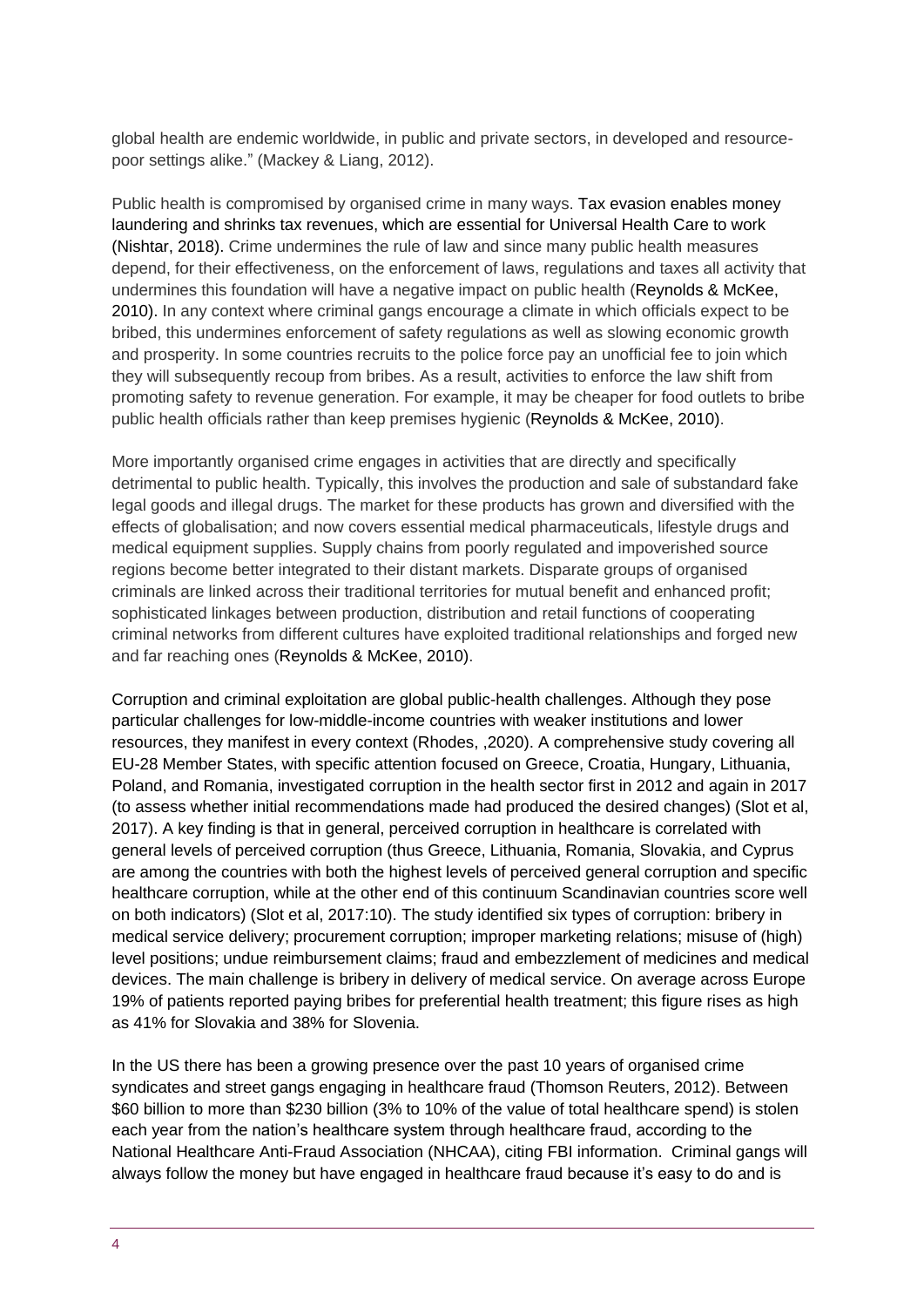lucrative with a low risk of serving jail time (as healthcare fraud is often treated as a white-collar crime). The American Society of Business and Behavioural Sciences estimates that 80% of healthcare fraud is carried out by hospitals, clinics and medical professionals primarily through the manipulation of the Medicare and Medicaid coding system (ICD10Watch, Feb. 9, 2012 cited in Thomson Reuters, 2012). The remaining 20% operated by organised crime syndicates and gangs far exceeds in monetary value their operations in illegal drugs and prostitution (Thomson Reuters, 2012: 5).

Illicit trade in pharmaceuticals is a persistent problem in the organised crime landscape. The trade forms part of a wider shadow economy of unregistered activities and shrinks tax revenues, thus compromising national revenue generation and investment in public services including healthcare (Nishtar, 2018).

Across Europe, there is evidence that organised crime groups (OCGs) are moving away from trafficking in high-risk commodities, such as drugs, to engage in illicit trade in products such as tobacco, alcohol and pharmaceuticals. In a case study of Romania several drivers for this are identified (Haenlein & Eyal, 2017). Opportunity is presented by virtue of geographic positioning, extensive land borders (with EU states and the non-EU source countries of Ukraine, Moldova and Serbia) and with a principal port (Constanta on the Black Sea) providing a hub for incoming goods and onward transit towards richer EU countries. Government policy itself makes the country vulnerable to illicit trade in pharmaceuticals. Government has capped the rates paid for prescription drugs; legal supplies of pharmaceuticals have shrunk as pharmaceutical companies have retreated. The shortage of drugs to treat chronic illnesses in particular has created opportunities for organised crime groups. As legal stocks have dried up demand is sustained from patients without the drugs they need. OCGs have been quick to exploit these gaps in domestic supply (Haenlein & Eyal, 2017).

A legal but damaging practice within the pharmaceutical market known as parallel trade further aggravates shortages. 'Parallel trade' refers to the practice of trading products bought cheaply in one part of the EU and sold at higher prices in another. It is legal within the pharmaceutical market, but can have negative impacts: in Romania, one of Europe's cheapest markets, many pharmaceutical companies send stocks abroad rather than supply the local market. The parallel export of vaccines is reported to have fuelled an immunisation crisis among children in Romania (Haenlein & Eyal, 2017:19).

The inconsistent application of sanctions for illicit trade is another driver. Although existing legislation offers relatively stringent penalties, these are often not fully applied. The result is that sanctions do not act as a consistent deterrent: in many cases, the same individuals return to illicit trade following the payment of fines, often with greater knowledge of law enforcement techniques (Haenlein & Eyal, 2017). Part of the problem in tackling this illegal trade is that reliable data on the volume of counterfeit and unlicensed pharmaceutical products sold through illegal distribution channels is lacking. In Romania and in other countries, an obstacle to the production of official statistics lies in disagreement over definitions, particularly over what constitutes 'illicit', and what constitutes a 'pharmaceutical product' or 'medicine'. Most problematic is a lack of information concerning whether the threat is growing more or less severe, and the limited instruction this provides to those designing strategic responses. (Haenlein & Eyal, 2017:18)

Aside from problems of the volume of this trade that is not captured by national audit and taxation systems is the impact for those employed in production and the individuals using the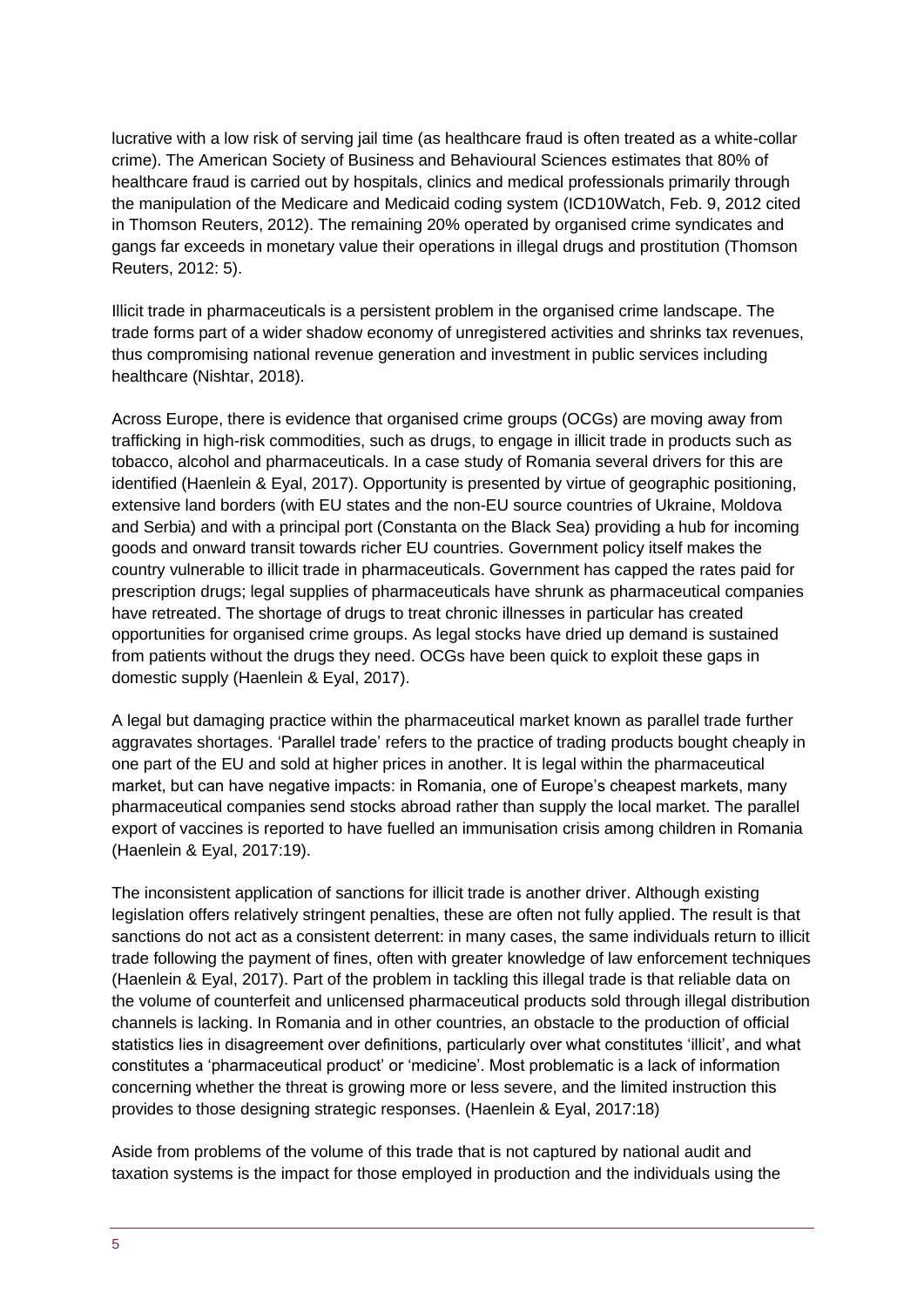products. Producers of counterfeit drugs benefit financially by substituting for high-cost ingredients, ignoring quality control processes, and also through the non-observance of environmental and employee protection, and taxation requirements. Some counterfeit drugs contain inadequate amounts (or none) of active ingredient (Reynolds & McKee, 2010) leading to treatment failures or resistance. Counterfeit drugs are believed to play a key role in the emergence of resistance to anti-malarials in South East Asia (Delacollette, 2009 cited in Reynolds & McKee 2010). Other products can instead contain too much active ingredient, as has been reported with counterfeit corticosteroids and oestrogens, posing a risk of over-dosage (Delval et al 2008 cited in Reynolds & McKee 2010). Many counterfeit drugs are identical to the branded versions, in packaging and appearance with their provenance faked. The impotency of these counterfeit drugs has subsequently caused confusion and mistrust over the use of generic drug formulations – which should be a positive lower cost public health measure available to health ministries.

Cartwright and Baric, (2018) highlight the need to address the growing phenomenon of **counterfeit medicines, which disproportionately affects developing countries** with this worldwide market worth up to US\$200 billion. Counterfeit medicines put people's lives at risk, finance criminal groups and cause profound public health challenges. Their existence and growth in supply necessarily undermines achieving Sustainable Development Goal 3 (SDG 3) which places significant emphasis on populations' health, and in sub-target 3.8 specifies access 'to safe, effective, quality and affordable essential medicines and vaccines for all'.

According to World Health Organization (WHO) statistics, 42% of detected cases of substandard or falsified pharmaceuticals occurred in Africa (Cartwright and Baric, 2018: 2). The continent is an easy target for counterfeiters. A higher level of reporting of medical counterfeiting crime in wealthier countries obscures that the penetration of counterfeit pharmaceuticals is actually much greater in the developing world. A report by the UN Office on Drugs and Crime (UNODC) estimates that poorer countries experience about 30% penetration, as opposed to less than 1% in the developed world (Cartwright and Baric, 2018: 2).

#### **Pharmaceutical companies and drug/vaccine trials**

In an interesting comparison, widely referenced, Gøtzsche (2014) shows that the official definition of organised crime closely matches the activities of the largest drug companies and demonstrates how big pharma has corrupted healthcare. He considers many of the large drug companies showing where they have all been convicted of marketing harmful – even fatal drugs; substantial fraud; price manipulation; and concealment of evidence. Frequently drug and medical companies organise trials in the best populations and comparison groups to demonstrate their efficacy; they control the data, do the analyses in-house, and employ professional writers to write the papers. Outcomes are selected to suit the company's marketing needs and demonstrate the greatest differences, rather than the most important outcomes for patients. Trials with negative results are buried and not published. The billions of dollars in fines levied against companies for these offences are modest in comparison to the profits they continue to make, so these convictions are merely the cost of doing business. These changes have occurred primarily in the United States but are echoed in the rest of the world.

For example in response to COVID-19 the UK market has been quickly flooded with swab tests (to detect the virus) and antibody tests to confirm prior infection. These are cheaper and quicker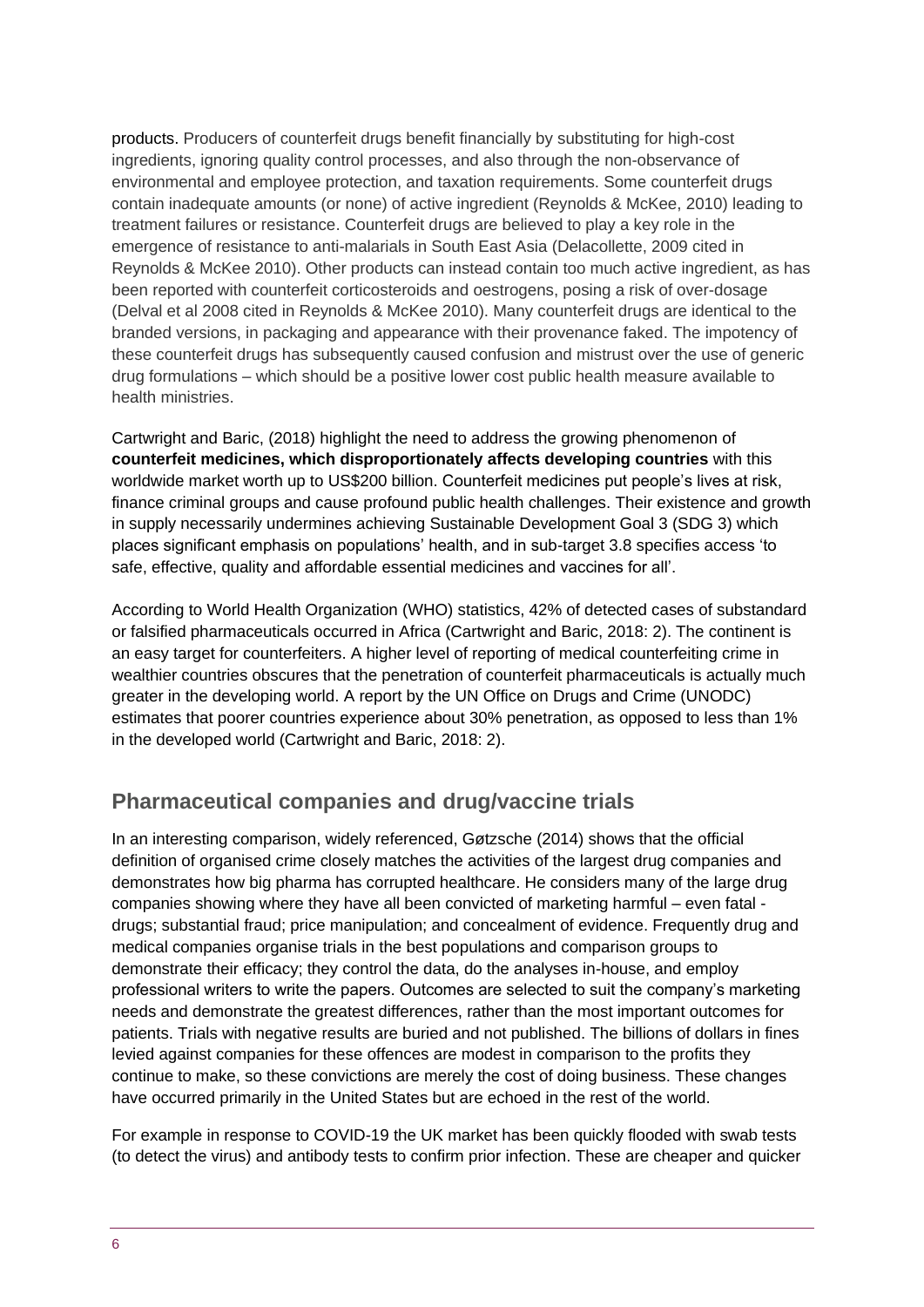to produce than a vaccine and have been rushed to market despite serious concerns about their accuracy. Swab and antibody tests (produced by Roche and by Abbott) have been released on the back of corporate press releases (published in the media rather than scientific journals) and have used trials in extremely small samples on which to publicise 100% accuracy. (BBC: More or Less, 10 June, 2020).

Rhodes (2020) also argues that when there are peaks of supply and demand such as during epidemics these present opportunities for already corrupt actors in healthcare systems to exploit further opportunities. There are insufficiencies in the processes for vaccine development: publication rates of clinical study results is notoriously low, particularly for public funded research institutions (Mapping unreported drug trials, 2019 cited in Rhodes, 2020). Privately funded trials have a better publication rate but their reports are known to be full of redacted text to protect commercially sensitive data; and the data itself can be manipulated to produce favourable results (Moynihan et al, 2019 cited in Rhodes, 2020) Vaccine development suffers from a weak appetite from pharmaceutical companies due to low financial incentives, therefore it's imperative that clinical trials are published in their entirety to support scientific innovation. The development of a vaccine for COVID-19 must be a transparent and collaborative effort, not a secret competition (Rhodes, 2020).

In the absence of a means of prevention there is an interim need for a reliable treatment regime but avoiding needlessly expensive or 'snake oil' remedies. During the swine flu outbreak over \$18 billion USD was spent in stockpiling Tamiflu. However, a scientifically rigorous review of all clinical data (which involved 4 years of protracted efforts to even get all the information from the pharmaceutical manufacturer, Roche) suggested that Tamiflu was no more useful than paracetamol in treating swine flu due to safety and efficacy concerns. Galvao et al (cited in Rhodes, 2020) concluded that the quality of the evidence combined with a lack of knowledge about the safety of amantadine and the limited benefits of rimantadine, do not indicate that amantadine and rimantadine compared to control (placebo or paracetamol) could be useful in preventing, treating and shortening the duration of influenza A (HINI swine flu) in children and the elderly. The rapid announcement of the withdrawal of Hydroxychloroquine from the UK Recovery Trial run by the University of Oxford, that was able to test the drug in large numbers of people in a thorough clinical trial, helped to re-correct global attention after being promoted by Donald Trump despite only weak evidence from small-scale studies in China and France. (BBC, June 2020).

The undeniable need for a treatment for COVID-19 should not override the need for total transparency in any studies and rigorous analysis to ensure a treatment is indeed effective and avoid further waste of taxpayers' money to the benefit of drug companies (Rhodes, 2020).

## <span id="page-6-0"></span>**3. What countries/regions are identified in the literature as particularly vulnerable to organised crime exploiting the health response to Covid-19?**

The analysis above shows that no country is exempt from the risks of low-level corruption or serious organised crime within its healthcare system. Corruption already weakens the daily functioning of health systems, and during an outbreak this only worsens in procurement, in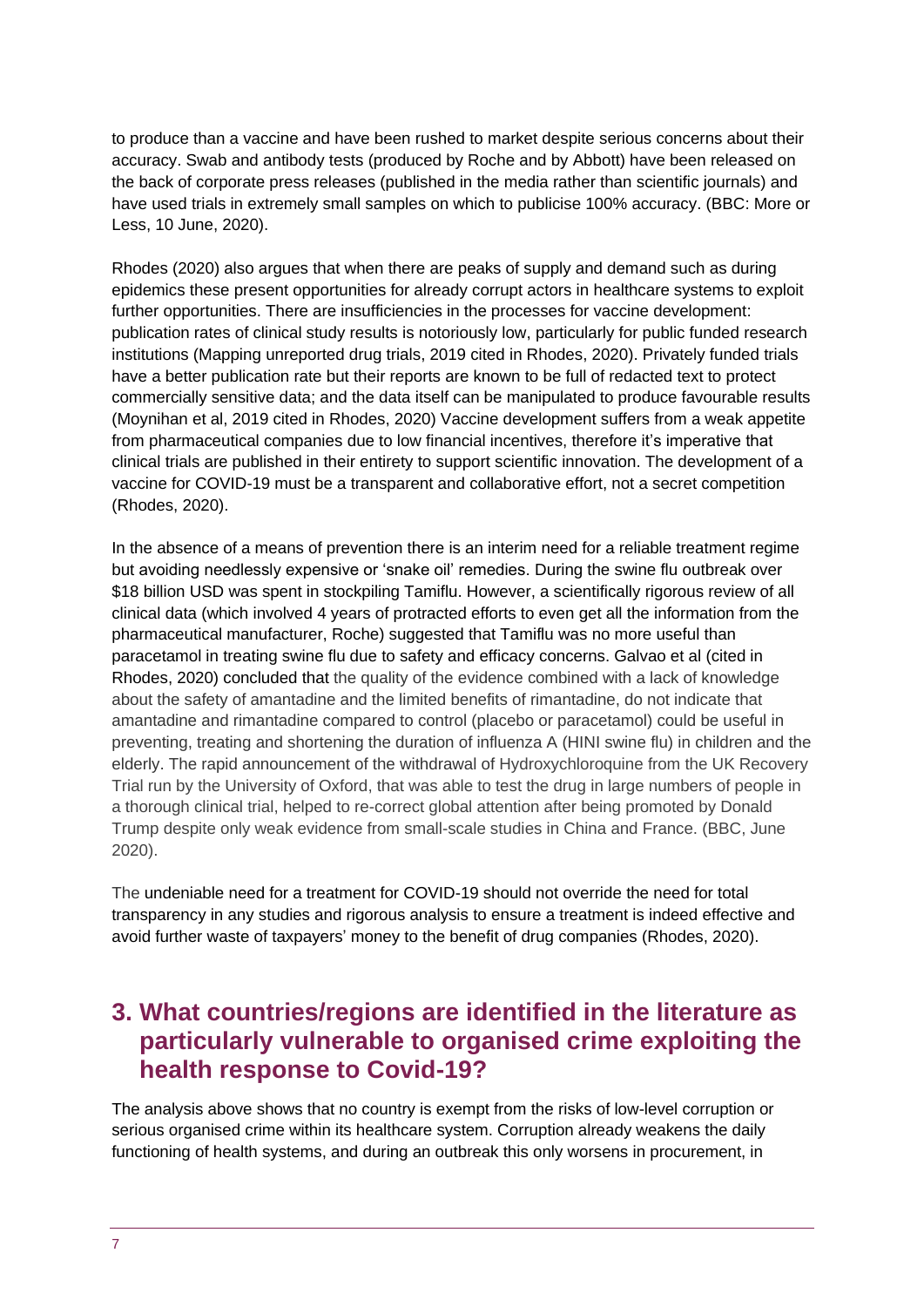diversion of funds, allocation of resources, and individual-level corruption with bribes paid for preferential medical treatment or for the ability to flout quarantine restrictions (Rhodes, N.,2020). Chronic underfunding due to fraud, corruption and eroded capacity will make the struggles of any given healthcare sector even more significant, including its ability to respond effectively to a health crisis. With the COVID pandemic, rising demand and limited resources create the perfect conditions for corruption to worsen (GI-TOC, 2020: 7).

Kohler (2011) in a wide-ranging analysis commissioned by UNDP explains why the health sector is prone to corruption, provides examples of instances of corruption in the health sector, and discusses select diagnostics and anti-corruption interventions. Corruption is a threat in the health sector, with common corrupt practices in the health sector identified (Kohler, 2011) include absenteeism, theft of medical supplies, informal payments, fraud, weak regulatory procedures, opaque and improperly designed procurement procedures, diversion of supplies in the distribution system for private gains and embezzlement of health care funds. Each of these practices alone represents a major challenge in many developing countries.

Several quantitative and qualitative studies highlight the fact that the burden of corruption in the health sector impacts the poor most heavily, given their limited access to resources (Kohler, 2011:6). Poor women, for example, may not get critical health care services simply because they are unable to pay informal fees: a recent study by Amnesty International on maternal health in Burkina Faso found that one of the primary causes of the deaths of thousands of pregnant women annually (including during childbirth) is due to corruption by health professionals. Further evidence from the International Monetary Fund (IMF) shows that corruption has a significant, negative effect on health indicators such as infant and child mortality, even after adjusting for income, female education, health spending, and level of urbanization. Corruption lowers the immunization rate of children and discourages the use of public health clinics. In many countries, its pervasiveness impedes improvement in health outcomes and therefore is a serious barrier to the achievement of the Millennium Development Goals (MDGs) (Kohler, 2011:6)

Set upon this foundation of greater or lesser corruption, mismanagement, or poor accountability the opportunities for corruption and organised group crime within the health sector increase in the context of the current pandemic. A recent policy brief (GI-TOC, 2020) suggests that although the COVID 19 pandemic has reduced some organised crime activities (burglary, human trafficking for example) at the same time it is providing opportunities for new ones. Criminal groups have exploited confusion and uncertainty to take advantage of new demand for illicit goods and services and it is anticipated that this opportunism will emerge further as the crisis unfolds (GI-TOC, 2020: 2). In countries where organised-crime groups have infiltrated health systems, life-saving resources are diverted and abused for criminal gain, weakening the response of states to the health emergency when it is most needed.

Drawing from information provided by a transnational network of partners and from a review of press reporting, this policy brief determines major ways in which the pandemic will have implications for organised crime (and associated illegal market activity). Two trends relate to overall changes within the wider illicit market, but two others identify specific markets closely linked to changes in policy and behaviour related to the pandemic itself (GI-TOC, 2020). The key trends are:

• Some organised-crime activities have been constrained by social distancing measures and travel restrictions and will take time to reconstitute themselves.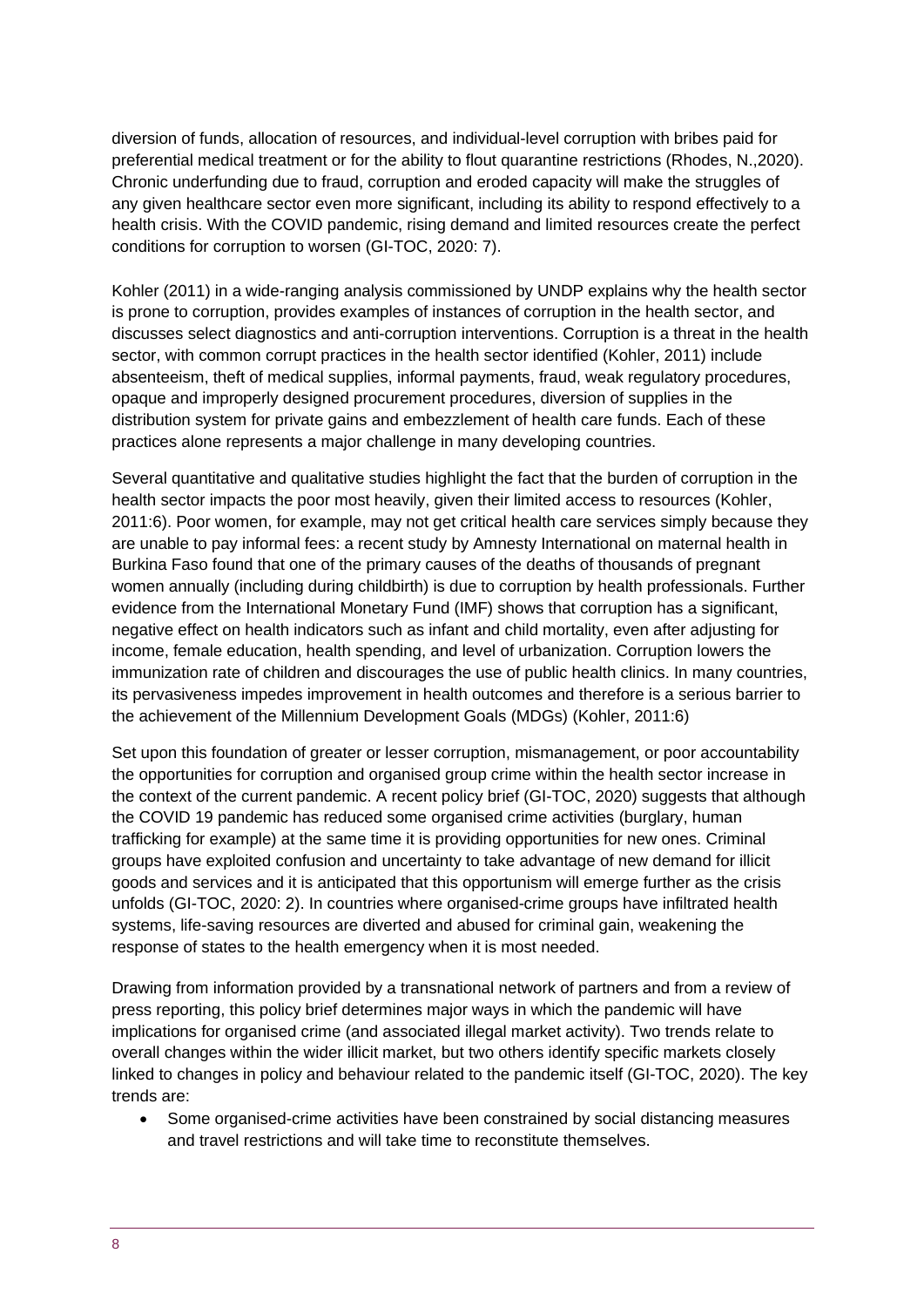- As the attention of police forces and policymakers is diverted elsewhere, some criminal groups have quickly used this opportunity to scale up their activities.
- **Organised-crime groups, some long embedded in the health sector, have quickly identified opportunities to exploit the sector**.
- **Cybercrime has emerged rapidly as a risk area** that could have long-term implications for the growth of criminal markets (and there is early evidence of this in health supply chains and pharmaceuticals).

The health sector is an obvious target for organised crime; with the demand for information and medical supplies driven by the pandemic. Substandard and illegally diverted pharmaceuticals are already among the most pressing illegal trade problems across the world. The pre-existing public-health threat targets disproportionately the most vulnerable: those who are sick and poor. Selling vulnerable people substandard and ineffective drugs can worsen the condition of sick individuals, hinder accurate diagnoses, accelerate the spread of communicable diseases, increase drug resistance, reduce the confidence that people have in their health institutions, and ultimately kill people. (GI-TOC, 2020: 7). Since the start of the pandemic sales of counterfeit medical products have surged, as have incidents of smuggling and theft of medical supplies. In the online world, which – for those confined to their homes has become the major means of interacting with the outside world – scams have proliferated as criminals exploit fear, and trust in institutions, to defraud people (GI-TOC, 2020: 6). Organised groups also exploit levels of fear and ignorance such as those traders based in China and Laos that have been marketing rhino horn products as 'cures' for coronavirus. (GI-TOC, 2020: 6)

When demand is far more than official supplies, markets for substitutes expand and quality is often not controlled. Early in the pandemic the Kenyan police raided and closed down shops allegedly selling fake coronavirus testing kits (Aljazeera, March, 2020).

The Bosnia-Croat Federation government was prompted by the COVID-19 pandemic to relax public procurement statutes and allow purchases of medical equipment through direct bargaining with suppliers rather than via public tender. Consequently, a raspberry processing firm, with no license to import medical equipment was then recruited by the Federal Department of Civilian Protection (FUCZ) to procure 100 ventilators for care of COVID-19 patients. These came from China for \$5.84 million. During the subsequent prosecution medical experts said the ventilators were of a type for use in medical transport rather than intensive care units; they found did not meet even a minimum of necessary characteristics for treatment of COVID-19 patients; it was not advisable to use them in intensive-care units and the price paid for the machines had been inflated (Reuters, 2020).

Access to medical care may be distorted with bribes paid for preferential medical treatment or to flout quarantine restrictions (Kohler 2011). In a context where corruption and influence are already a part of health systems, organised groups can build from established networks, establishing long-term influence /patronage. For example, in a series of interviews with four leading figures in Italy's fight against the mafia, (Nazzarro, 2020) highlights key points from a virtual roundtable, about how the mafia is repositioning itself during the pandemic. Mafia pursuit of opportunity and finance from within the health sector is longstanding; the mafia have long captured contracts in the public-health sector. More recently, mafia groups have also turned their attention to the pharmaceutical industry. The lure is the sale of medical products, and also the potential opportunity to influence the appointment of medical practitioners. Over time any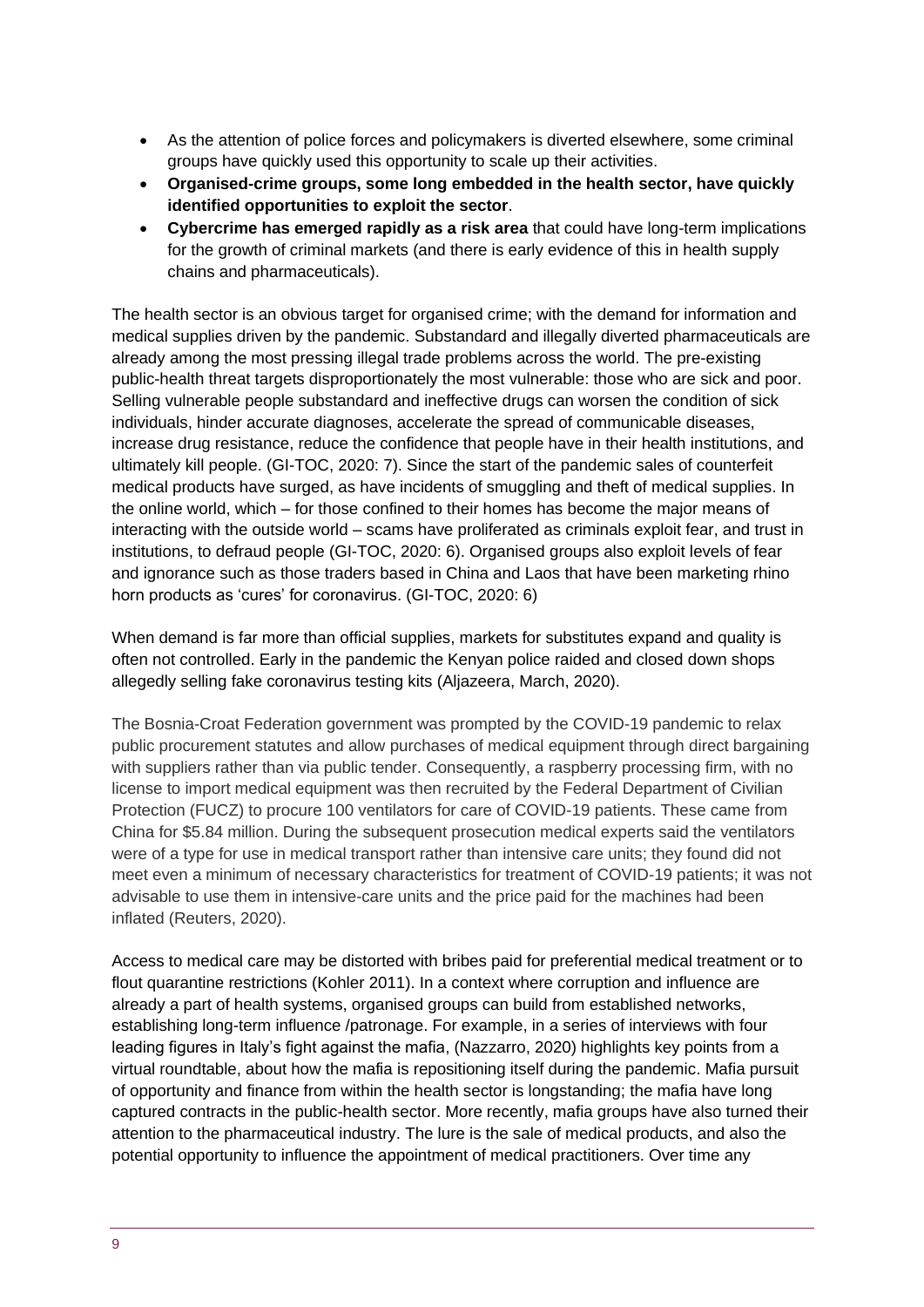'dismantling' of the idea of a state-guaranteed, universal public health system, matches the mafia's desire to invest in private companies that work alongside, and substitute for public providers.

Subsequently Italy has suffered one of the highest numbers of COVID-19-related deaths, where the pandemic is having a significant impact on the country's economy and social fabric. Business owners and workers alike have been deeply affected by the lockdown. An estimated 3.3 million workers engaged in the country's vast informal economy – which has an estimated value of up to €211 billion – are effectively excluded from government financial support. Italy's mafia groups have, in response, sought to consolidate their social support by distributing food for free in the community. at times where state authority is perceived to be weaker the mafia like to portray themselves as having reassuring qualities; to become almost like a benefactor – they behave like the Red Cross – for which a certain portion of society is grateful. And they will remember it at the ballot box. Money lending to local businesses, that fear they might not otherwise survive through legal credit channels alone, is less benevolent. Beginning with low interest rates and turning to interest at unreasonably high rates (usury) the mafia achieves their end goal that is to take over the business and use it to for money laundering (Nazzarro, 2020).

Peaks in demand may worsen labour conditions, impacting on the poorest. The coronavirus crisis has created huge demand for PPE (Personal Protective Equipment) and this has been to the detriment of migrant labour. For example, a major part of the world's medical gloves are made in Malaysia and Thailand. In these upper middle-income countries, the work is done by migrants from poorer countries in Asia as local people are unwilling to take on jobs they consider to be dangerous, dirty or difficult. Companies exploit migrants from poorer countries (men from Nepal and Bangladesh and women from Myanmar, Indonesia and Vietnam) to work excessive hours for minimum reward. This despite share prices increasing as global demand for disposable gloves has rocketed so that shareholders and company executives will gain substantially from the crisis (Tribune, 2020).

The policy brief, developed by practitioners (GI-TOC, 2020) flags up clear risks of growth in cybercrime during epidemics, when the attention of responsible authorities is diverted, or new niche markets emerge. Janjeva (2020) highlights the risks from social isolation and heavy reliance on digital information, along with a desire for reassurance and support. There is a new and growing target population for on-line fraudsters who have adjusted scams to prey upon these peoples' fears. One prominent category of scams concerns the offer of non-existent or faulty products. Action Fraud report receiving many reports related to online shopping scams where people have ordered protective gear that has not arrived. As demand continues to outstrip local supply in goods like masks, gloves and hand sanitiser, people are increasingly turning to the online marketplace to fulfil their needs. With this criminal activity amplifies. For example, the UK's national reporting centre for fraud and cybercrime (Action Fraud) reported (20 March) figures which show that coronavirus-related fraud reports have increased fourfold in March compared to February (Janjeva, 2020).

In contexts and countries where the healthcare system is already weak this undermines responses to epidemics and health crises. Healthcare delivery systems may already be chronically underfunded; poorly staffed; ineffectually managed with ample opportunities for corruption and influence. In such cases the weak healthcare system is likely to aggravate the impact of an epidemic. Often factors as basic as the lack of clear water and adequate sanitation already compromise the health situation. By their own process of self-assessment that is driven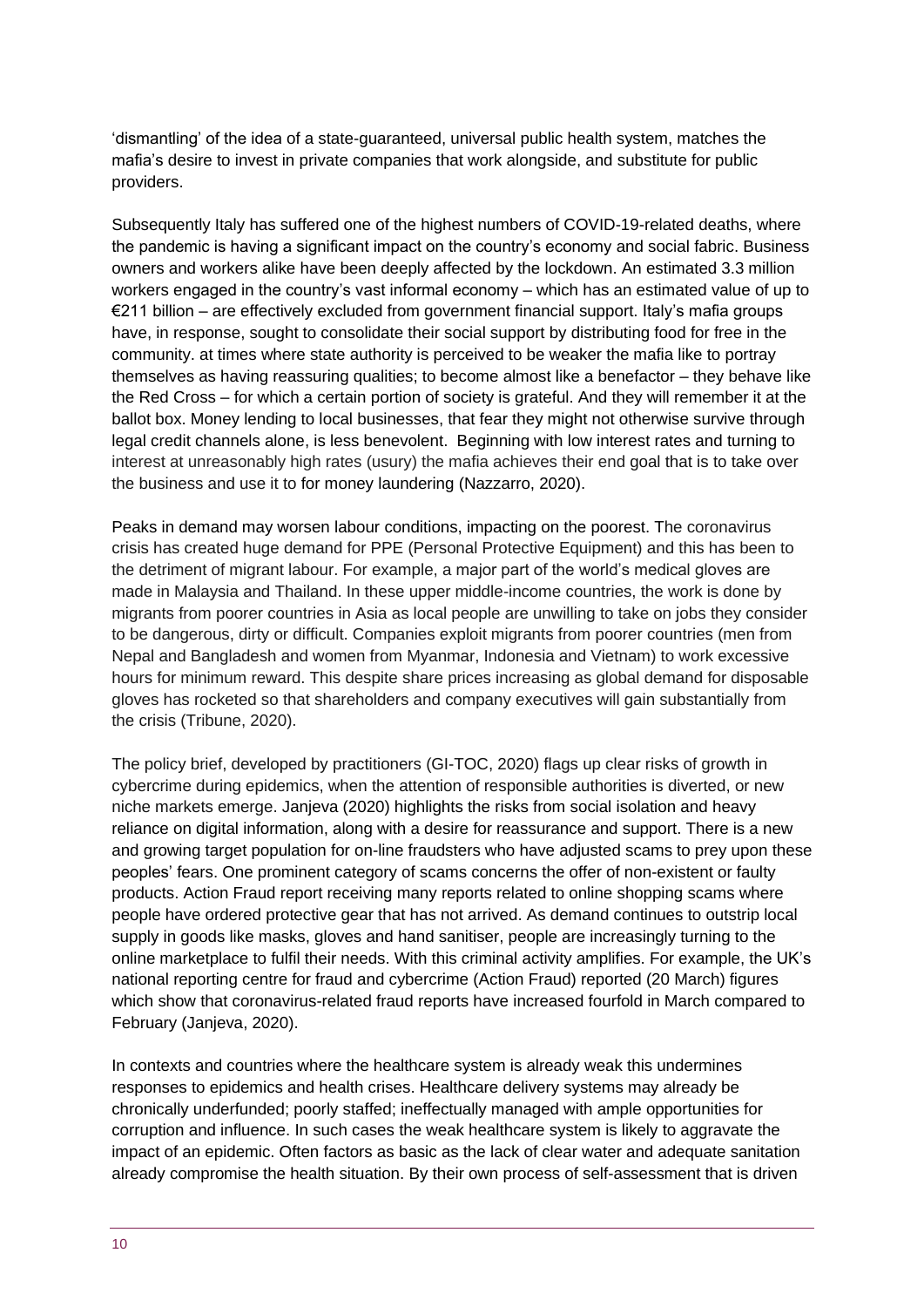by the African Peer Review Mechanism and Country Review Reports some countries are well positioned to illustrate and understand how problems in their health sectors, coupled with poor governance and corruption, can exacerbate outbreaks like the coronavirus and Ebola (allAfrica, 2020).

For example, Sierra Leone peer reviewed in 2012 before the Ebola epidemic of 2014 already reported shortage of clean water and poor sanitation as major factors contributing to the poor health situation. And the Ministry of Health and Sanitation was identified by a National Public Perception Survey (2010) as the most corrupt ministry in the country.

For the case of Tanzania, peer reviewed in 2013 although the Government aims to restore free health services, health reforms are overly dependent on donor funding with access still a major challenge. The situation is aggravated by high costs and poor health services. There are medical staff shortages, inadequate facilities, and a lack of medicines, especially in rural areas (allAfrica, 2020). In such contexts there is legitimate concern that these pre-existing conditions will only make the impact of any epidemic greater than it need become; corruption and criminal practices further amplify this risk.

# <span id="page-10-0"></span>**4. Lessons from past pandemics**

Rather few studies were identified on the impact from organised crime groups in past pandemics, or other humanitarian emergency responses. In one paper published as part of the ALNAP<sup>1</sup> Lessons Paper series, Grünewald & Maury (2020) review the lessons from a number of health crises and epidemics. Corruption is only mentioned once in relation to pressures around organising mass vaccination programmes, where there are many stakeholders and interests. The situation on the ground sometimes makes achieving proper management and accountability difficult (Grünewald & Maury, 2020:23). This review identifies 11 key lessons for epidemic preparedness and responses – none touch on corruption or involvement of criminal groups.

In contrast procurement underpins the World Bank's response to the pandemic (Sharma, 2020) and the Bank focuses clearly on procurement issues – both goods and services. The state of the market for supplies and the workforce that are vital to contain and combat the epidemic in questions are always a challenge. Goods and services are not readily available, and as demand across the globe far exceeds the supply there is price inflation. The opportunities for price manipulation, poor quality or ineffective equipment and other fraud are illustrated above (Section 3). The rationale for this focus is therefore clear.

Under normal circumstances, the global market regulates itself. In such an unprecedented situation, there is neither an automatic correction of the markets nor any global regulation in place to address market failures and this creates openings for corruption or illicit practices. The same goes for procurement of consultancy services to raise public awareness and to develop laboratory and medical protocols, especially if many hospitals lack capacity to manage the number of cases and the internal organisation needed to prevent intra-hospital infection. Technical support services are equally open to maladministration or corruption. A failure of oversight, that may lapse during a crisis, is a major risk to protection and effective treatments.

<sup>1</sup> A global network of NGOs, UN agencies, members of the Red Cross/Crescent Movement, donors, academics, networks and consultants dedicated to learning how to improve response to humanitarian crises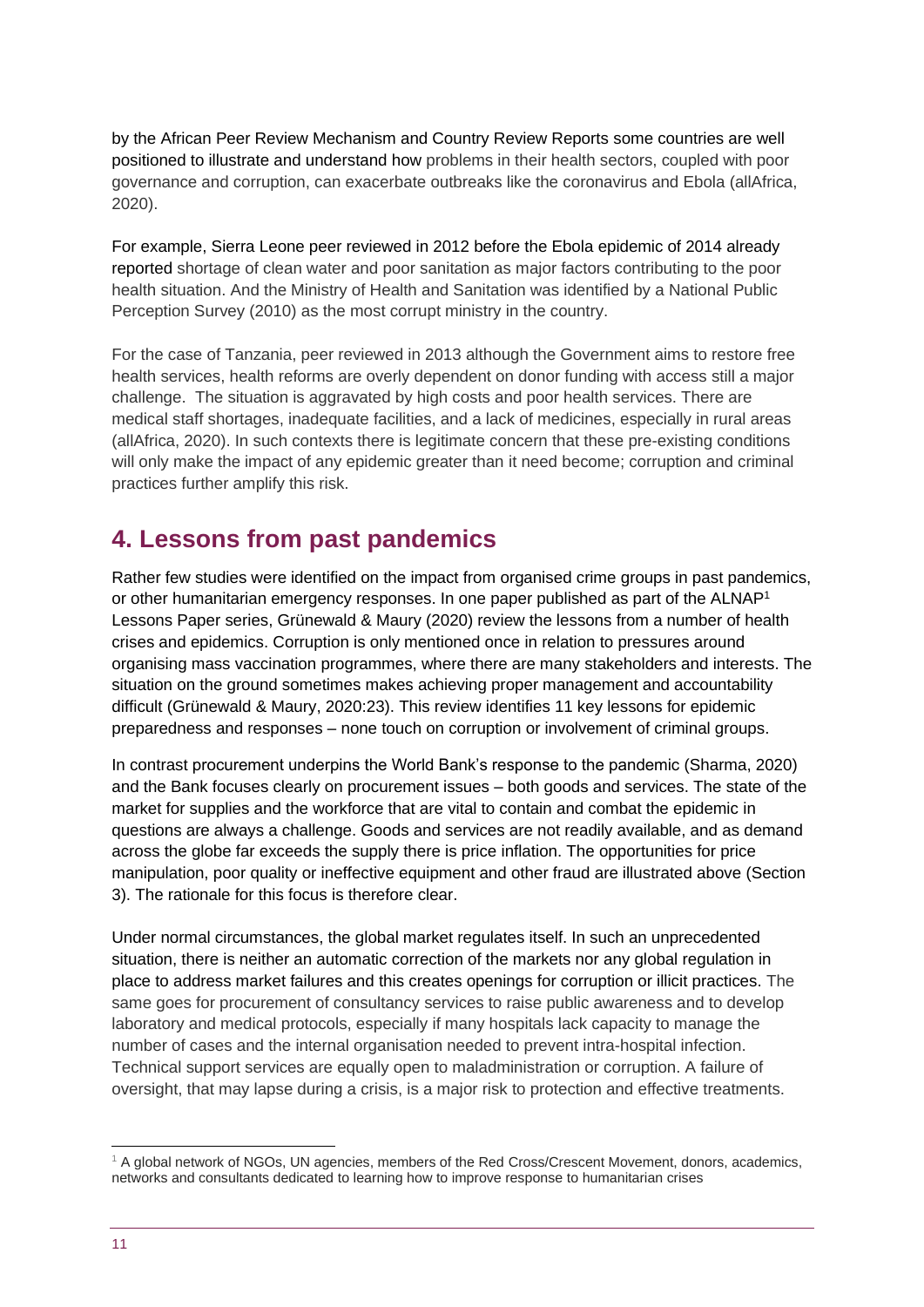Kohler's analysis (2011) of the corruption risks in the health sector also remain valid during an epidemic and may become amplified. Weak points around which recommendations and case study good practice examples are given in this Methods and Tools Guidance are:

- **Corruption among health care providers** such as physicians, nurses and pharmacists. Petty corruption associated with health providers includes absenteeism (not showing up for work yet claiming a salary), theft (of medical supplies or pharmaceuticals), and demand for informal payments for services that are supposed to be free. Petty corruption of this sort has a direct impact on the poor by denying them access to services and thereby jeopardising their health.
- **Role of government in the regulation of the pharmaceutical market** and selection of drugs. A transparent selection process involves the registration and market authorisation of drugs also deciding which drugs are included in a state sector healthcare service and are therefore eligible for reimbursement policies. This drug registration and market authorisation are the responsibility of national drug agencies. In contexts where these agencies are poorly funded and have limited staff and institutional capacity; and if the legislative and regulatory environments are weak then there is room for a lack of transparency and accountability in the processes. Government officials may deliberately delay the registration process to solicit an illegal payment or favour another supplier; suppliers may bribe government officials to register their drugs without the requisite information; prices may be unfairly fixed. Any of these situations can create openings in the market for counterfeit and substandard medicines (Kohler, 2011: 27). There is no clear evidence about whether procurement at the national level of government is less prone to corruption than a decentralised approach; but in either case how the procurement process is set up matters. (Kohler, 2011: 28).
- **Distribution and Storage systems** that limit diversion of drugs are vital. since drugs are a substantial part of healthcare budgets so all losses increases health care costs. In an epidemic response this is also the case.
- **Health budgets** may be subject to corruption if oversight is lacking.
- **Anti-corruption interventions** include procurement audits, community oversight and monitoring, community social cards and social audits, online publication of all procurement processes, more rigorous terms for NGO and contract awards, and procurement audits. (Kohler, 2011:31). Others also stress that combating corruption and crime in healthcare systems should necessarily implicate civil society actors (see below).

## <span id="page-11-0"></span>**5. Lessons for countering crime in healthcare systems**

Fighting corruption requires action at many levels (Nishtar, 2018). "Treasuries, finance ministries and dedicated anti-corruption agencies alike, must focus on prevention, detection and enforcement. Good governance needs to be better incentivised. Making financial systems more transparent will be critical to curbing health corruption. It is not just government and business that have roles to play in achieving this; civil society, the media and patients must also demand accountability."

Cockayne (2017) cautions that socioeconomic, environmental and technological changes will create new challenges for developing states. With some risk of a significantly expanded role for organised crime in governance and the rise of 'crooked states' and crooked governance more broadly. Amongst others cyber-threats, unsafe supply-chains and unregulated financial systems will create new risks and vulnerabilities. States may increasingly struggle to provide protection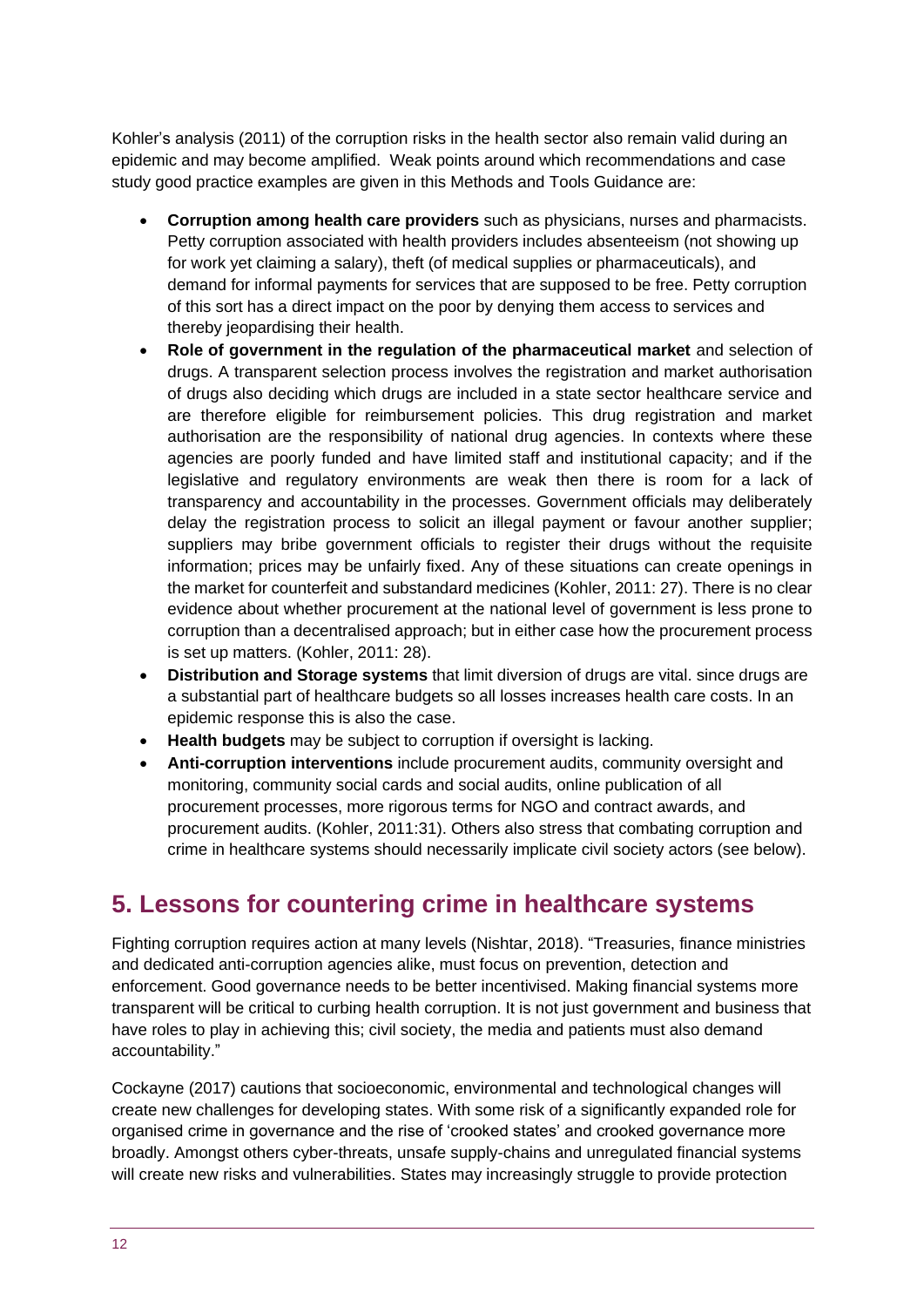and services for their population and without the protection of the state in spaces such as cyberspace or new financial markets, people will look elsewhere. In some cases, businesses, private actors or civil society may emerge to address risk and provide insurance against insecurity. But in others, criminal actors will step in and they may corrupt formal and legitimate institutions, businesses and markets, bending them away from their stated purpose.

Preventing and reducing the role of criminal groups in governance will require development policies that help states, working with civil society and legitimate businesses, provide protection and reduce vulnerabilities. Key policy implications include:

- Using social protection policies to address vulnerabilities and reduce demand for criminal protection. This may include economic livelihood programming, interventions designed to ensure the equitable distribution of resources, and investment in social service provision or infrastructure development.
- Minimizing the demand for criminal protection created by shifts in the labour market, through programming that encourages economic resilience, job training initiatives and alternative forms of livelihood provision.
- Exploring how anti-corruption interventions can be used to protect state institutions against organised crime, for example through strategic interventions to address the links between corruption and political finance and working out which interventions shift social norms to promote resilience to organised crime.
- Strengthening the counter-organised crime role played by global finance in development outcomes, improving financial transparency and global coordination to reduce opportunities for corruption and illicit financial flows

This review was able to identify longstanding debate about addressing problems of long-term systemic issues in healthcare delivery and procurement systems. There is a variety of approaches and recommendations about improving health systems (public sector finance programmes; access to free equitable systems of care; governance and anti-corruption programmes) for example. In the context of the COVID pandemic the Global Initiative Against Transnational Organised Crime recommends that health stakeholders: 'Focus strongly now on organised criminal activity in the wider health sector, in particular in relation to procurement and the provision of counterfeit medical supplies. Publicly counter attempts by criminal entrepreneurs to develop new markets linked to the pandemic, such as the advertising of wildlife products and other cures. The media and civil-society groups have an important role to play here in raising awareness.' (GI-TOC, 2020:20)

Reitano & Hunter (2018) similarly allocate responsibility to development actors for understanding how organised crime affects their objectives. It is not reasonable to assume that law enforcement alone will solve the problems of crime. Where this is visible and presents challenges that mitigate the impact of development, development assessments now must include organised crime analysis. This should be the case whether they focus on public health and social services or other domains such as conflict, democracy, governance and economic growth (Reitano & Hunter 2018: 29). Noting that it may become challenging for external actors to raise development threats posed by organised crime as a local priority, or to gain traction at a community level, when considering the extent to which local communities are involved in the trade; that it is not stigmatised as a crime domestically; or that it is a longstanding practice that has been amplified and accelerated by globalisation. Even in instances where individuals or the community may look unfavourably on organised crime, they may see little incentive and much risk in speaking out.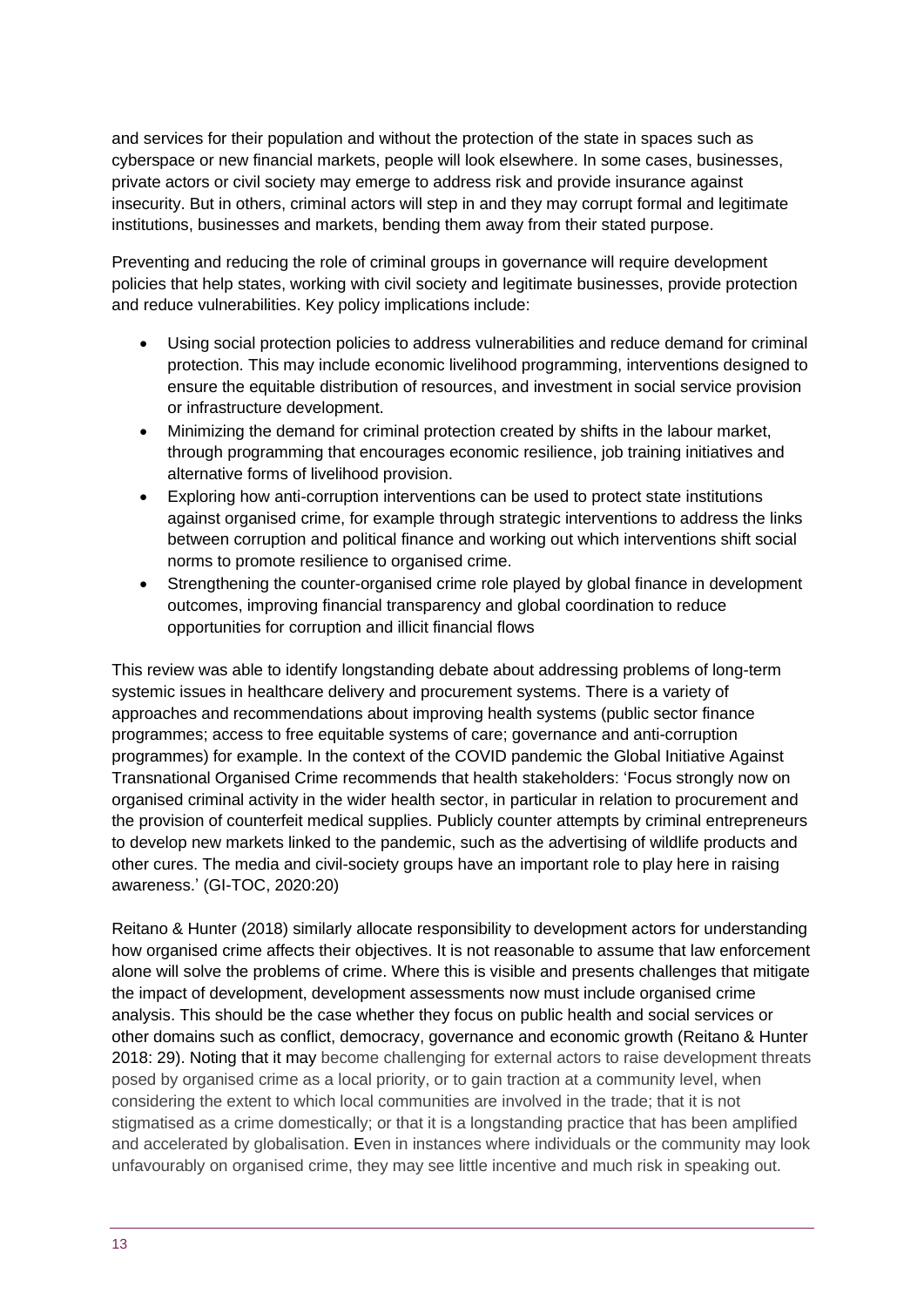Activists and journalists have paid high prices for fighting organised crime or a culture of impunity that is sanctioned or reinforced by the state. If the community response is to mobilise, efforts must be made to protect those with the courage to make their voices heard and to be visible sources of resistance. Certain safety nets must be put in place, such as asylum when activists are targeted by criminals, or business or political elites (Reitano & Hunter 2018: 30).

Limited research that covers only two cases and two sectors, suggests that anti-corruption approaches which disrupt corruption patterns and networks can work up to a point (Marquette, 2018). In Uganda, a targeted anti-bribery intervention seems to have reduced bribery in the health sector with bribery patterns directly affected by the Health Monitoring Unit's push to name and shame offenders. In contrast to this focused targeting, in South Africa an impressive reduction (15%) in police-related bribery appears to have been localised to Limpopo province as a 'benign side effect' of a wider anti-corruption intervention and work to improve service delivery. In other provinces the maximum reduction in police-related bribery was only 4% from the same interventions. The interpretation of this data suggests that Limpopo police were unsure if they were among the targets of the high-profile anti-corruption activities, so avoided asking for bribes for fear of being caught. In both cases, interventions disrupted corruption patterns by making it more difficult, unacceptable or undesirable for front-line workers to seek bribes. Although neither of these cases seems to have been a complete 'success', and it is unclear how long the lower bribery rates will last. In Uganda, there were unintended negative consequences with lower morale among health workers, lower citizen trust in the sector. Informal payments at times to provide ways to work around structural flaws in the health system like chronic lack of supplies or low salaries.

In Europe corruption in the healthcare system is also a challenge (Slot, 2017) and there have been documented differences between Member States in terms of their efforts as well as their successes, in fighting this type of corruption. For example, much progress was made in Poland as the result of a combination of awareness raising campaigns, active prosecution of physicians, and media coverage of these cases. In Greece, on the other hand, the situation has worsened due to the economic downturn. This study on repetition draws 13 key conclusions about avenues to combat corruption in healthcare. These are:

- 1. Convictions of (high-profile) corruption cases have a deterrent and norm setting effect especially when a good number of cases are brought to court and are followed by sustained political action.
- 2. Centralisation of procurement is a method to lower the risks of corruption. may also be important to have public registries in place and to introduce transparency increasing measures, otherwise centralised procurement may face more risks
- 3. Central procurement systems can become vulnerable as targets for lobbyists and more politically inspired types of corruption although it was noted that decentralised systems may also be prone to lobbying and politically inspired corruption.
- 4. Bribery in medical service delivery cannot be contested with only targeted policies against the phenomenon as such, but need to be supplemented with a variety of accompanying (structural) measures such as changes in the healthcare system, and changes in attitudes towards corrupt practices.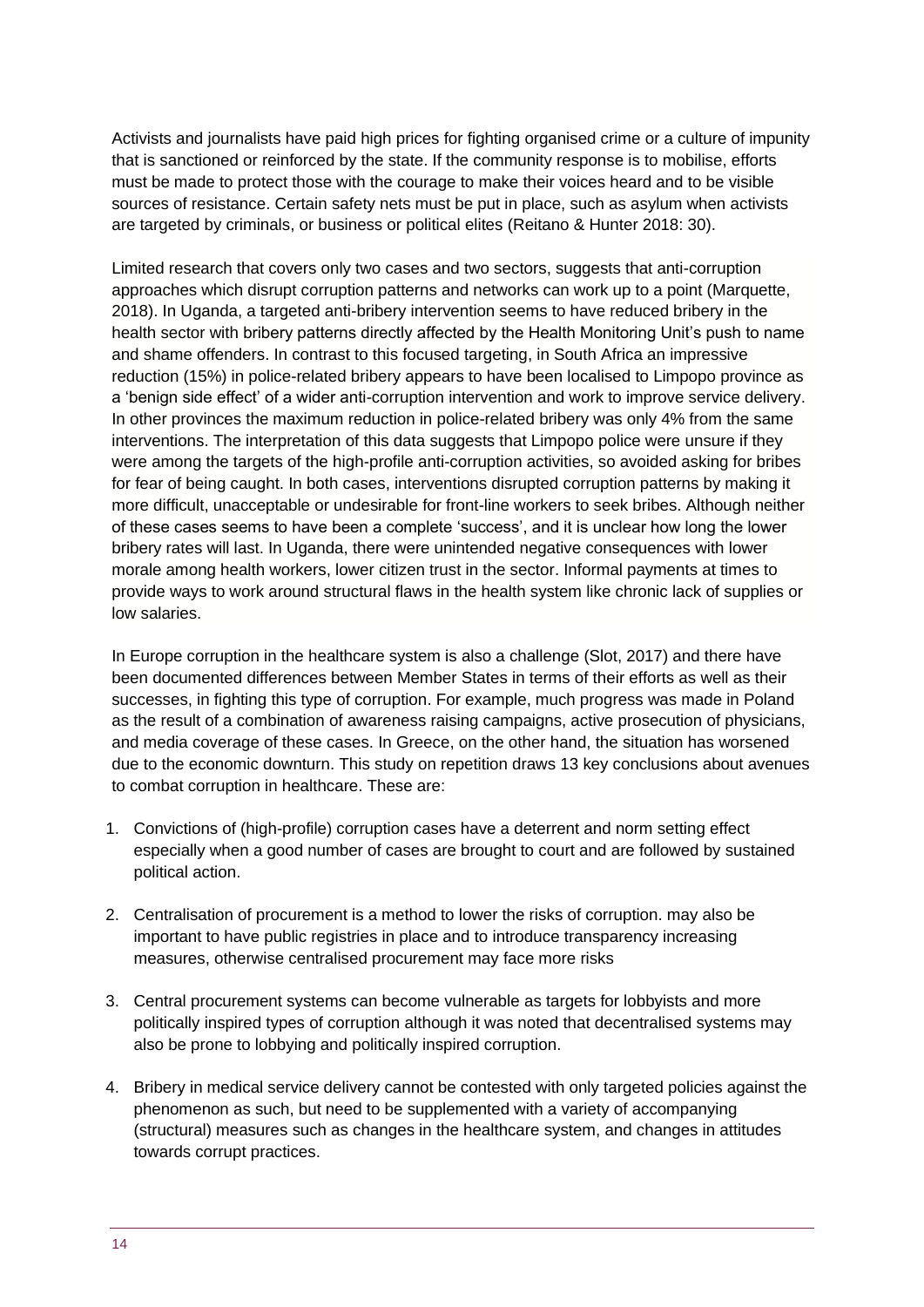- 5. Raising salaries does not have a significant preventive effect on reducing bribery in medical service delivery. Although low salaries are a problem, raising salaries cannot be a standalone measure. For example, active prosecution and public awareness of the unethical aspects are also needed.
- 6. There is more than one root cause of corruption in healthcare. Most frequently mentioned are: general acceptance of corruption, ineffective managerial structures, inappropriate financing mechanisms, and unequal allocation of resources. Insufficient healthcare capacity and insufficient funding for independent medical research also causes for corruption.
- 7. The introduction of transparent waiting lists has a positive effect on reducing healthcare bribery, though the lists should be frequently updated, ensuring up to date information about and for patients.
- 8. Prescription of generics instead of branded pharmaceutical products has a positive effect on reducing healthcare bribery.
- 9. Self-regulation between the industry and healthcare providers is needed to fight corruption in healthcare. On its own this may be insufficient such that it would be beneficial if initiatives between the industry and the healthcare provider were embedded in legislation to strengthen enforcement mechanisms.
- 10. Self-regulation among stakeholders (such as within the pharmaceutical industry or among physicians) is needed to fight corruption in healthcare and incentives for cooperation are important for self-regulation to be effective.
- 11. Awareness raising campaigns and fraud and corruption reporting hotlines are an effective instrument to fight corruption in healthcare. On their own hotlines cannot be effective in reducing corruption but need to be combined with other measures and legislation.
- 12. Government should play an active role in creating transparency in the relations between the industry and healthcare providers. When governments do not show sufficient willingness to fight corruption in general this undermines their stance and causes scepticism.
- 13. Active independent media involvement and pressure from civil society watchdogs are essential to fight corruption in healthcare.

Kohler (2011) has earlier also highlighted a set of lessons that may assist any stakeholder (policy makers, development practitioners, citizens, etc.) to design anti-corruption interventions in the health sector.

**Lesson one**. There is no 'one size fits all' approach to mitigating corruption in the health sector. Practitioners need to give careful attention as to what potential strategy or strategies would work most effectively in view of the specific risks identified by use of diagnostics.

**Lesson two**. More than one anti-corruption intervention should be employed to deal with one risk. For example, wage increases may help to curb the likelihood of absenteeism, but they are likely to be more effective when there are systems in place to document absentee rates and when sanctions for absence are imposed.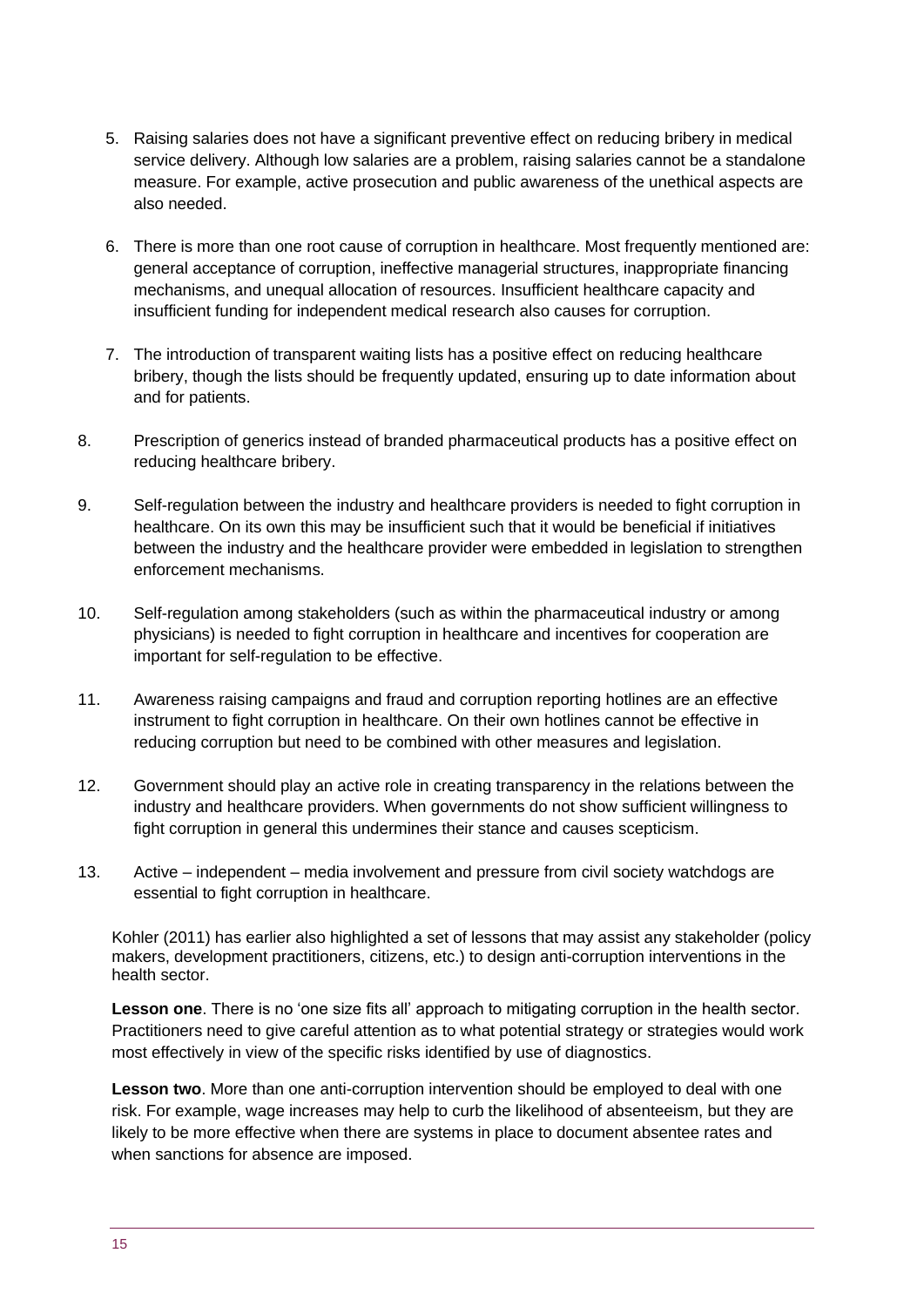**Lesson three**. Prioritization is key: governments and others involved in health projects and programming should prioritize areas of the health system that are most susceptible to corruption and implement appropriate interventions. Often even 'low hanging fruit' can produce significant anti-corruption impacts. For example, the act of posting medical supply and pharmaceutical product pricing can help deter price gouging. The identification of priority areas is particularly important when resources are scare.

**Lesson four**. It is important to work with other sectors. Corruption cannot be curbed in the health sector without the involvement of other critical sectors, such as infrastructure and finance.

**Lesson five**. Health policy goals should include anti-corruption considerations. Investments in health may be wasted unless anti-corruption strategies are built into all health projects. Preventative interventions can protect investments made.

**Lesson six**. Prevention is the best strategy: therefore, it is best not to wait for corruption to happen before beginning to deal with it. One of the biggest failings in the health sector is the implementation of anti-corruption interventions only after corruption is suspected or confirmed. Regular monitoring of the health sector for discrepancies in standards is vital.

**Lesson seven**. Numerous empirical diagnostic tools should be employed. Given the complexity of the health sector, more than one diagnostic tool may be of value to ensure accurate information. This also requires proper measuring and re-measuring. Regular 'check-ups' can measure how effectively anti-corruption strategies are working in a given point in the health care system.

**Lesson eight**. Partners with experience in implementing anti-corruption strategies and tactics should be identified and contacted for technical support. This study has identified a number of NGOs, international development institutions, research groups and experts involved in implementing anticorruption strategies and tactics in the health sector.

**Lesson nine**. Broad participation in health policy and planning helps. Involving NGOs, citizens and designated experts in health budgeting, monitoring, and consulting, as a few examples, can help heighten transparency and lessen the likelihood of corruption.

**Lesson ten**. Good behaviour should be rewarded, and bad behaviour punished. This can be done by setting up appropriate incentive structures that help promote adherence to good behaviour, such as performance-based financing. It is also important to sanction those individuals who are engaged in corrupt activities where possible. This sends an important message that corruption is not tolerated.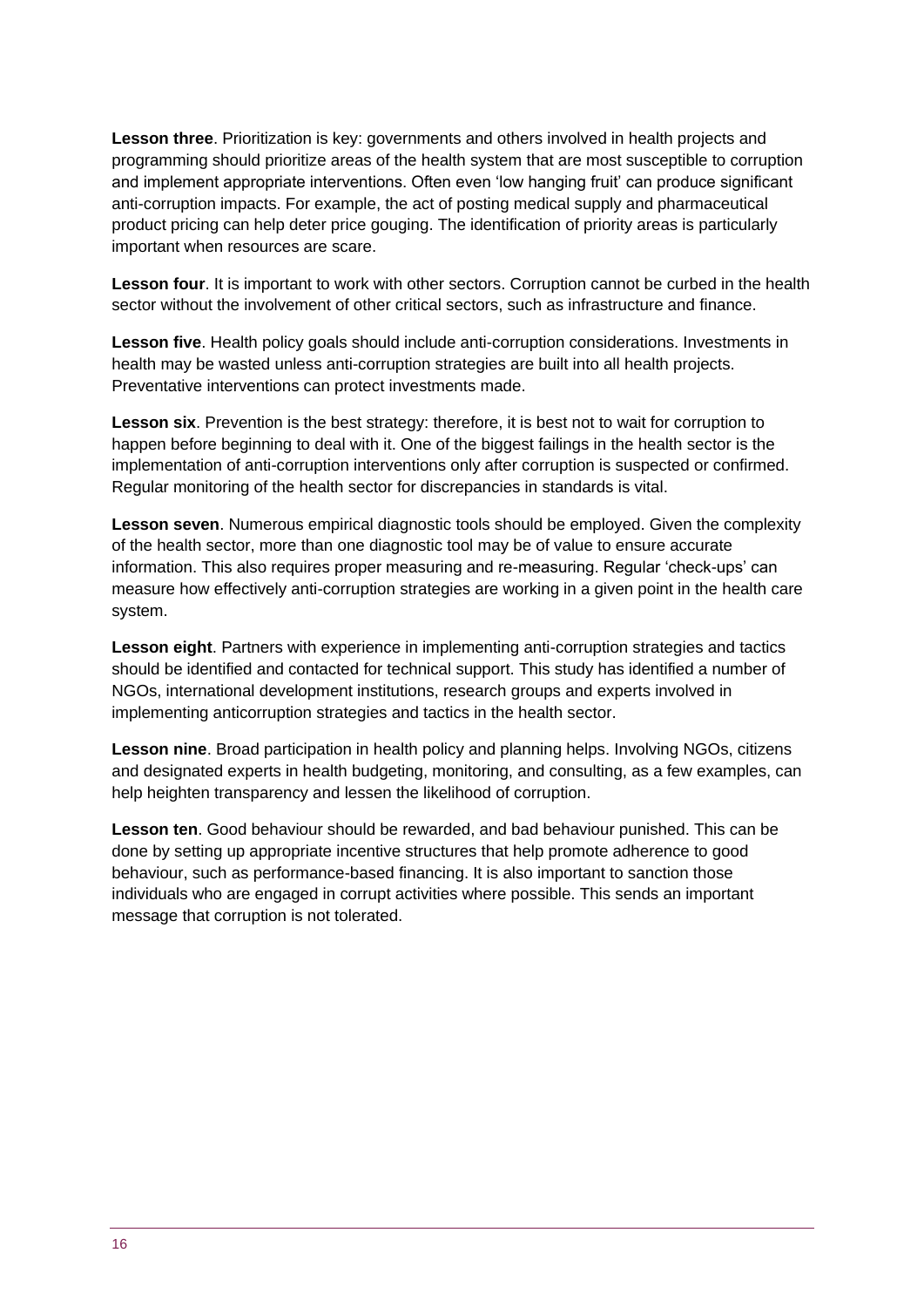# <span id="page-16-0"></span>**6. References**

Al Jazeera *Kenya police raid shops selling fake coronavirus testing kits* (March 2020) https://www.aljazeera.com/news/2020/03/kenya-raids-shop-selling-fakecoronavirustesting-kits-200317064809572.html.

AllAfrica.com (April 2020) *Africa: Fragile African Health Systems Face COVID-19 Catastrophe* <https://allafrica.com/stories/202004010423.html>

Cartwright, R., and Baric, A., (2018) *The rise of counterfeit pharmaceuticals in Africa* Issue No 6 enact: Enhancing Africa's response to transnational organised crime <https://enactafrica.org/research/policy-briefs/the-rise-of-counterfeit-pharmaceuticals-in-africa>

Cockayne, J., Preventing the Rise of Crooked States United Nations University Research Brief October 2017 [https://collections.unu.edu/eserv/UNU:6319/UNU-CrookedStates\\_PolicyBrief\\_final.pdf](https://collections.unu.edu/eserv/UNU:6319/UNU-CrookedStates_PolicyBrief_final.pdf)

Gallagher, J., Coronavirus: Malaria drug hydroxychloroquine 'does not save lives' BBC June 2020

<https://www.bbc.co.uk/news/health-52937153>

Gøtzsche, P. *Deadly medicines and organised crime How big pharma has corrupted healthcare* (2014) <https://onlinelibrary-wiley-com.ezproxy.sussex.ac.uk/doi/full/10.1111/imj.12505>

Grünewald, F. and Maury, H. (2020) *Epidemics, Pandemics and Humanitarian Challenges: Lessons from a number of health crises* ALNAP Lessons Paper [https://www.alnap.org/help-library/epidemics-pandemics-and-humanitarian-challenges-lessons](https://www.alnap.org/help-library/epidemics-pandemics-and-humanitarian-challenges-lessons-from-a-number-of-health-crises)[from-a-number-of-health-crises](https://www.alnap.org/help-library/epidemics-pandemics-and-humanitarian-challenges-lessons-from-a-number-of-health-crises)

Global Initiative Against Transnational Organised Crime (GI-TOC) : (March, 2020) *Crime and Contagion: The Impact of a Pandemic on Organised Crime* Policy Brief <https://globalinitiative.net/crime-contagion-impact-covid-crime/>

Haenlein, C. and Eyal, J., (2017) *On Tap Europe Organised Crime and Illicit Trade in Romania*: Country Report RUSI Occasional Paper, October 2017 [https://rusi.org/sites/default/files/201710\\_rusi\\_on\\_tap\\_europe\\_romania\\_haenlein\\_and\\_eyal\\_web.](https://rusi.org/sites/default/files/201710_rusi_on_tap_europe_romania_haenlein_and_eyal_web.pdf) [pdf](https://rusi.org/sites/default/files/201710_rusi_on_tap_europe_romania_haenlein_and_eyal_web.pdf)

Harford, T., (2020) *More or Less, BBC Radio 4:* released on 10 June, at 16 minutes https://www/bbc.co.uk/sounds/play/m000jw02

Janjeva, A., (2020) *The Coronavirus Pandemic Demands Digital Vigilance Amid Intensifying Social Isolation*

[https://rusi.org/commentary/coronavirus-pandemic-demands-digital-vigilance-amid-intensifying](https://rusi.org/commentary/coronavirus-pandemic-demands-digital-vigilance-amid-intensifying-social-isolation)[social-isolation](https://rusi.org/commentary/coronavirus-pandemic-demands-digital-vigilance-amid-intensifying-social-isolation)

Kohler, J., (2011) *Fighting Corruption in the Health Sector: Methods, Tools and Good Practices* UNDP

[http://www.undp.org.tt/News/UNODC/Anticorruption%20Methods%20and%20Tools%20in%20He](http://www.undp.org.tt/News/UNODC/Anticorruption%20Methods%20and%20Tools%20in%20Health%20Lo%20Res%20final.pdf) [alth%20Lo%20Res%20final.pdf](http://www.undp.org.tt/News/UNODC/Anticorruption%20Methods%20and%20Tools%20in%20Health%20Lo%20Res%20final.pdf)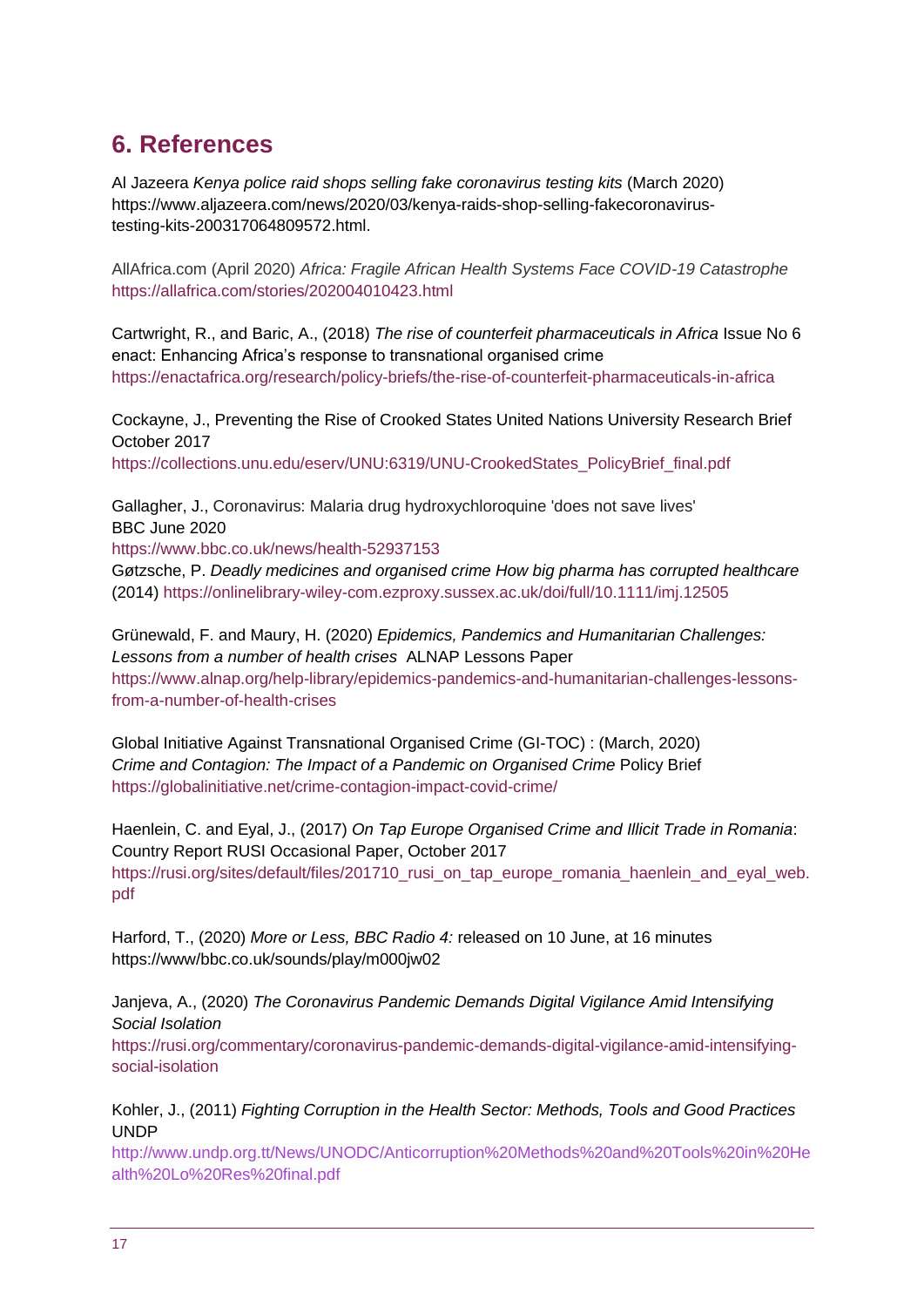Lo, J. (2020) *Making PPE for a pittance Tribune magazine* <https://tribunemag.co.uk/2020/05/making-ppe-for-a-pittance>

Mackey, T.K. and Liang, B.A., *Combating healthcare corruption and fraud with improved global health governance* (2012)

Heather Marquette, H., (2018) *['Islands of integrity'? Reductions in bribery in Uganda and south](https://research.birmingham.ac.uk/portal/en/publications/islands-of-integrity-reductions-in-bribery-in-uganda-and-south-africa-and-lessons-for-anticorruption-policy-and-practice(97f73daf-b427-4b86-9cfb-46c87191b4ed).html)  [Africa and lessons for anti-corruption policy and practice.](https://research.birmingham.ac.uk/portal/en/publications/islands-of-integrity-reductions-in-bribery-in-uganda-and-south-africa-and-lessons-for-anticorruption-policy-and-practice(97f73daf-b427-4b86-9cfb-46c87191b4ed).html)* [https://research.birmingham.ac.uk/portal/en/publications/islands-of-integrity-reductions-in-bribery](https://research.birmingham.ac.uk/portal/en/publications/islands-of-integrity-reductions-in-bribery-in-uganda-and-south-africa-and-lessons-for-anticorruption-policy-and-practice)[in-uganda-and-south-africa-and-lessons-for-anticorruption-policy-and-practice](https://research.birmingham.ac.uk/portal/en/publications/islands-of-integrity-reductions-in-bribery-in-uganda-and-south-africa-and-lessons-for-anticorruption-policy-and-practice)

Nazzaro, S., (2020) *A Parallel Contagion: is Mafia entrepreneurship exploiting the pandemic* Global Initiative Against Transnational Organised Crime <https://globalinitiative.net/wp-content/uploads/2020/04/Italian-Connection-v7.pdf>

Nishtar, D. (2018) *Corrupting Health* The International News [https://scholar.google.com/scholar?hl=en&as\\_sdt=0%2C5&q=Corrupting+health+DS+Nishtar+-](https://scholar.google.com/scholar?hl=en&as_sdt=0%2C5&q=Corrupting+health+DS+Nishtar+-+2018+&btnG=) [+2018+&btnG=](https://scholar.google.com/scholar?hl=en&as_sdt=0%2C5&q=Corrupting+health+DS+Nishtar+-+2018+&btnG=)

Reuters UK May 2020 *Bosnian official suspended amid probe into import of defective ventilators* [https://uk.reuters.com/article/uk-health-coronavirus-bosnia-ventilators/bosnian-official](https://uk.reuters.com/article/uk-health-coronavirus-bosnia-ventilators/bosnian-official-suspended-amid-probe-into-import-of-defective-ventilators-)[suspended-amid-probe-into-import-of-defective-ventilators-](https://uk.reuters.com/article/uk-health-coronavirus-bosnia-ventilators/bosnian-official-suspended-amid-probe-into-import-of-defective-ventilators-)

Reynolds, L., and McKee, M., (2010) *Organised crime and the efforts to combat it: a concern for public health* Globalisation and Health 6 Article Number: 21 <https://globalizationandhealth.biomedcentral.com/articles/10.1186/1744-8603-6-21>

Reitano, T., and Hunter, M. (2018) *The Crime-Development Paradox Organised Crime and the SDGs* **enact** Enhancing Africa's Response to transnational organised crime, Continental Report 02 / February 2018

[https://globalinitiative.net/wp-content/uploads/2018/02/ENACT-Continental-Report-02-](https://globalinitiative.net/wp-content/uploads/2018/02/ENACT-Continental-Report-02-14Feb1145.pdf) [14Feb1145.pdf](https://globalinitiative.net/wp-content/uploads/2018/02/ENACT-Continental-Report-02-14Feb1145.pdf)

Rhodes, N., (2020) *Coronavirus: The perfect incubator for corruption in our health systems? 7 key COVID-19 points to consider* Transparency International <https://ti-health.org/content/coronavirus-covid19-corruption-health-systems/>

Sharma, V., (April 2020) World Bank blog *COVID-19 Challenges and Response: How procurement underpins the World Bank's response to the pandemic* [https://blogs.worldbank.org/voices/covid-19-challenges-and-response-how-procurement](https://blogs.worldbank.org/voices/covid-19-challenges-and-response-how-procurement-underpins-world-banks-response-pandemic?)[underpins-world-banks-response-pandemic?](https://blogs.worldbank.org/voices/covid-19-challenges-and-response-how-procurement-underpins-world-banks-response-pandemic?)

Slot, B., de Swart, L., Weistra, K., van Wanrooij, W., Raets, T., (2017) *Updated Study on Corruption in the Healthcare Sector* Final Report Ecorys Nederland B.V., [https://ec.europa.eu/home](https://ec.europa.eu/home%20affairs/sites/homeaffairs/files/20170928_study_on_healthcare_corruption_en.pdf)  [affairs/sites/homeaffairs/files/20170928\\_study\\_on\\_healthcare\\_corruption\\_en.pdf](https://ec.europa.eu/home%20affairs/sites/homeaffairs/files/20170928_study_on_healthcare_corruption_en.pdf)